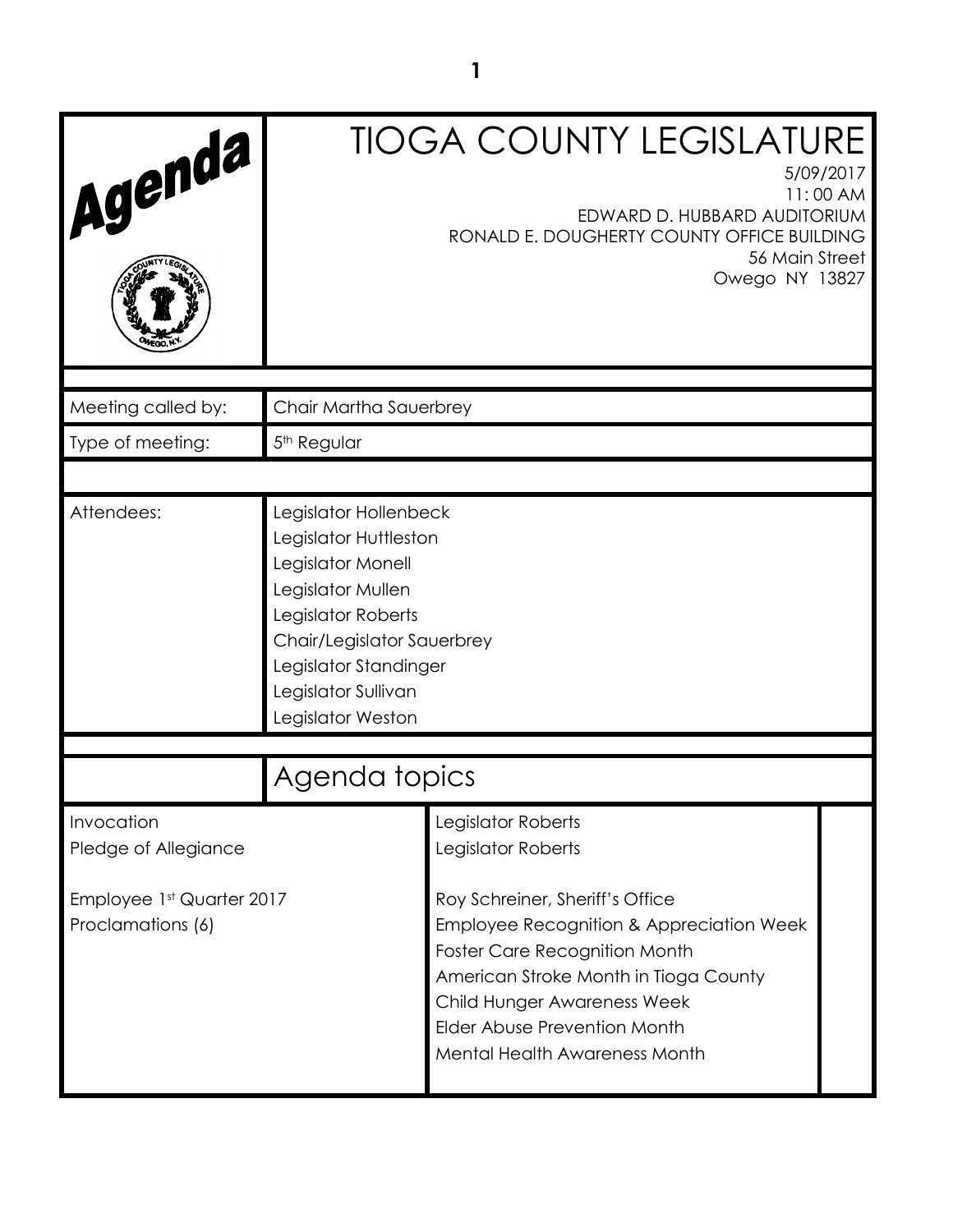| Recognition Resolutions (2)         |              | Recognizing Elizabeth Harris-Sheriff Office                                                                                                                                                                                                   |
|-------------------------------------|--------------|-----------------------------------------------------------------------------------------------------------------------------------------------------------------------------------------------------------------------------------------------|
|                                     |              | Recognizing Carol Gehen-Public Health                                                                                                                                                                                                         |
|                                     |              |                                                                                                                                                                                                                                               |
| Privilege of the Floor              |              |                                                                                                                                                                                                                                               |
| Approval of Minutes                 |              | April 11, 2017                                                                                                                                                                                                                                |
| Petitions, Communications & Notices |              |                                                                                                                                                                                                                                               |
| Appointments/Reappointments         |              |                                                                                                                                                                                                                                               |
| Reports Standing/Special Committees |              |                                                                                                                                                                                                                                               |
| <b>RESOLUTIONS:</b>                 |              | 1. Appoint Member Board of Ethics                                                                                                                                                                                                             |
|                                     |              | 2. Erroneous Assessment Town of Newark Valley                                                                                                                                                                                                 |
|                                     |              | 3. Mortgage Tax Distribution                                                                                                                                                                                                                  |
|                                     |              | 4. Amend Tioga Employment Center Budget                                                                                                                                                                                                       |
|                                     |              | 5. Appropriation of Funds Public Health                                                                                                                                                                                                       |
|                                     |              | 6. Authorization to Apply for Grant Public Health                                                                                                                                                                                             |
|                                     |              | 7. Purchase of Cargo Van and Transfer of Funds/Budget                                                                                                                                                                                         |
|                                     |              | <b>Modification Bureau of Fire</b>                                                                                                                                                                                                            |
|                                     |              | 8. Amend Budget Public Works                                                                                                                                                                                                                  |
|                                     |              | 9. Amend Budget Public Works                                                                                                                                                                                                                  |
|                                     | funds        | 10. Authorizing the Implementation and Funding in the first<br>instance 100% of the Federal Aid and State Aid eligible costs<br>of a transportation Federal-Aid Project and appropriating                                                     |
|                                     | Center       | 11. Reauthorize Contract Superior Group Tioga Employment                                                                                                                                                                                      |
|                                     |              | 12. Amend County Policy 1: New Positions,<br>Upgradings,<br>Downgradings; Temporary Reassignment; Temporary Hire;<br>Temporary Appointment; Leave Time; Leaves of Absence;<br>Additional Leave Criteria; Filling Vacancies; Reclassifications |
|                                     |              | 13. Amend County Policy 20: Non-Union Vacation                                                                                                                                                                                                |
|                                     |              | 14. Adopt Policy 60 Active Shooter/Lockdown                                                                                                                                                                                                   |
|                                     | year term    | 15. Adopt Local Law No. 1 of 2017-County Treasurer Salary four-                                                                                                                                                                               |
|                                     | Department   | 16. Abolish one (1) Vacant Full-Time Office Specialist I; and<br>Create one (1) Full-Time Public Health Educator Public Health                                                                                                                |
|                                     |              | 17. Abolish one (1) Vacant Full-Time Community Health Nurse;<br>and Create one (1) Full-Time Public Health Nurse Public<br><b>Health Department</b>                                                                                           |
|                                     | of Elections | 18. Authorize Appointment of Voting Machine Technician Board                                                                                                                                                                                  |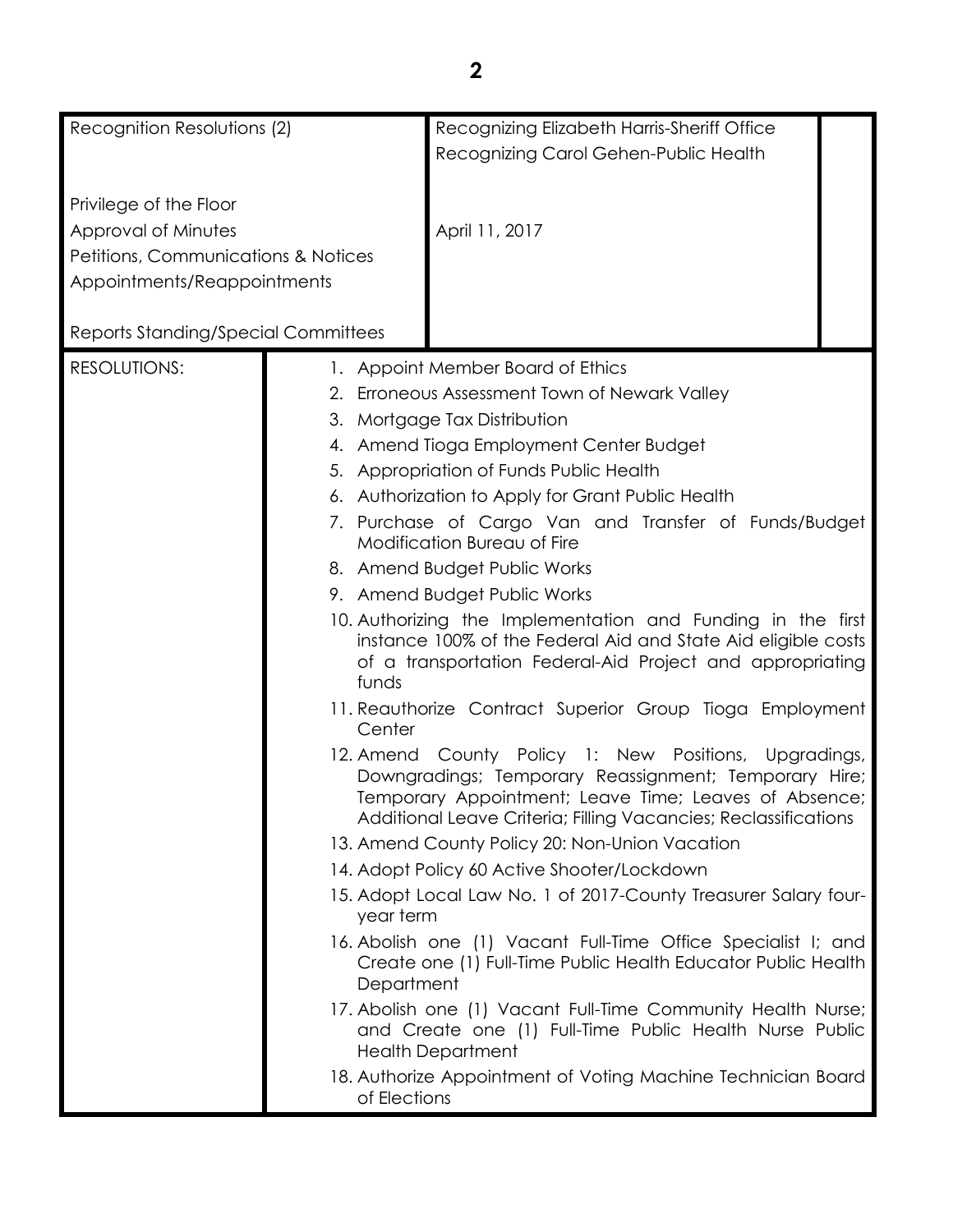| 19. Create and Fill Temporary, Full-Time Clerk (Seasonal) Position                                                  |
|---------------------------------------------------------------------------------------------------------------------|
| <b>Personnel Office</b><br>20. Create and Fill Temporary, Full-Time Clerk (Seasonal) Position<br>Treasurer's Office |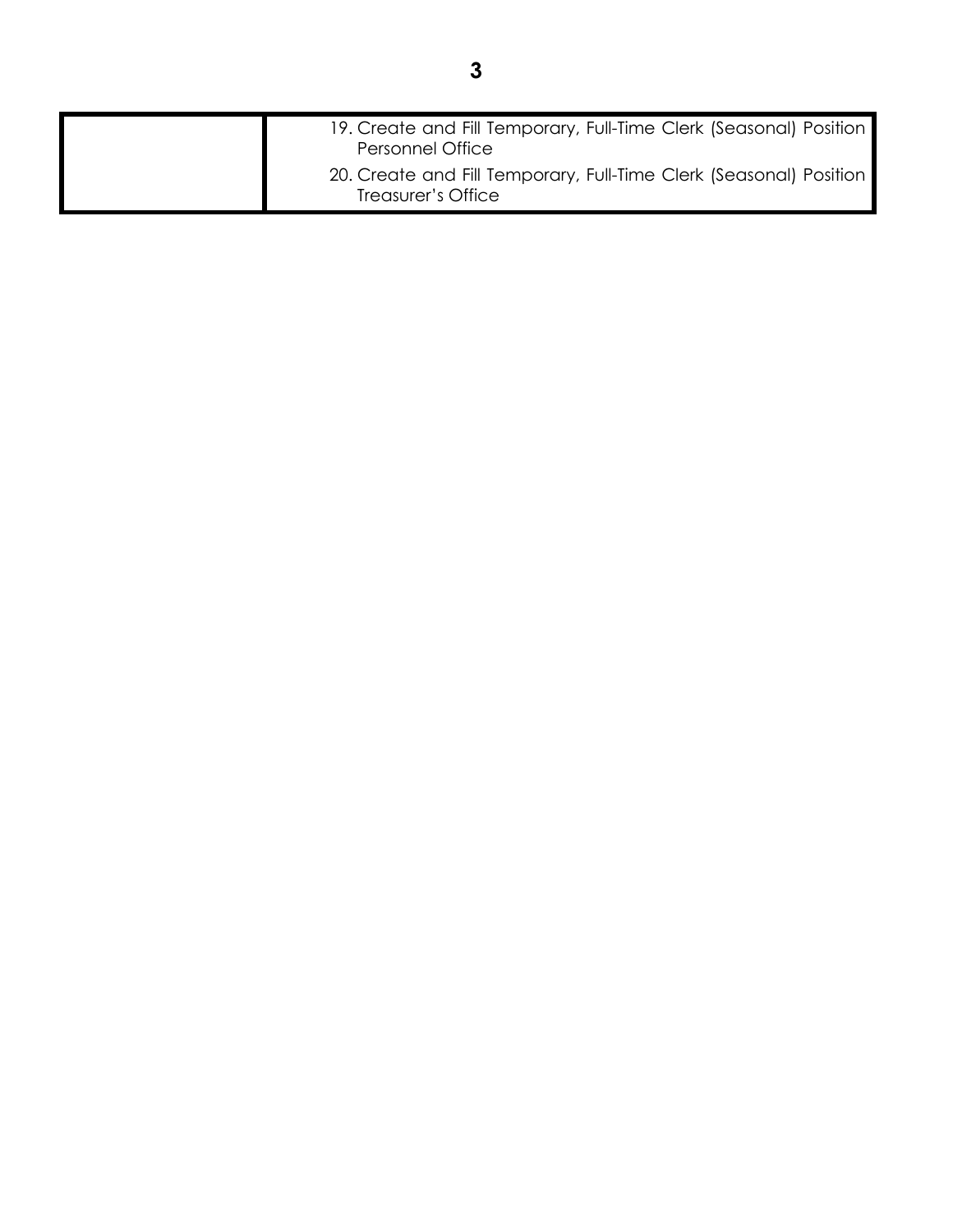#### PROCLAMATION

WHEREAS: The mission and services of Tioga County depend heavily on the tireless contributions of its dedicated employees; and

WHEREAS: The Tioga County Legislature wishes to recognize the efforts of all Tioga County employees; and

WHEREAS: The Employee Recognition Committee was created to provide a mechanism to show our appreciation for the Employees of Tioga County; and

WHEREAS: Those employees who have served for more than 25 years have shown a steadfast commitment to serving the wellbeing of the residents of Tioga County, and should be recognized by those whom they have served; and

WHEREAS: The Tioga County Legislature would like to especially recognize the following employees who have attained 25, 30, 35 years since last year's ceremonies:

| Name                      | Department              | Years   |
|---------------------------|-------------------------|---------|
| Michael Jackson           | <b>Sheriff's Office</b> | 35      |
| Mary Roddy McKee          | <b>Social Services</b>  | 30      |
| <b>Maureen Dougherty</b>  | Legislature             | 30      |
| Carlton D. Snapp          | Public Works            | 30      |
| Paul C. Rhodes            | Sheriff's Office        | 25      |
| <b>Richard Huttleston</b> | Legislature             | 25 (PT) |

NOW THEREFORE, THE TIOGA COUNTY LEGISLATURE does hereby proclaim and designate the week of May 15-19, 2017 as

EMPLOYEE RECOGNITION AND APPRECIATION WEEK

In the County of Tioga, New York, and call upon our citizens to join in recognizing these dedicated employees.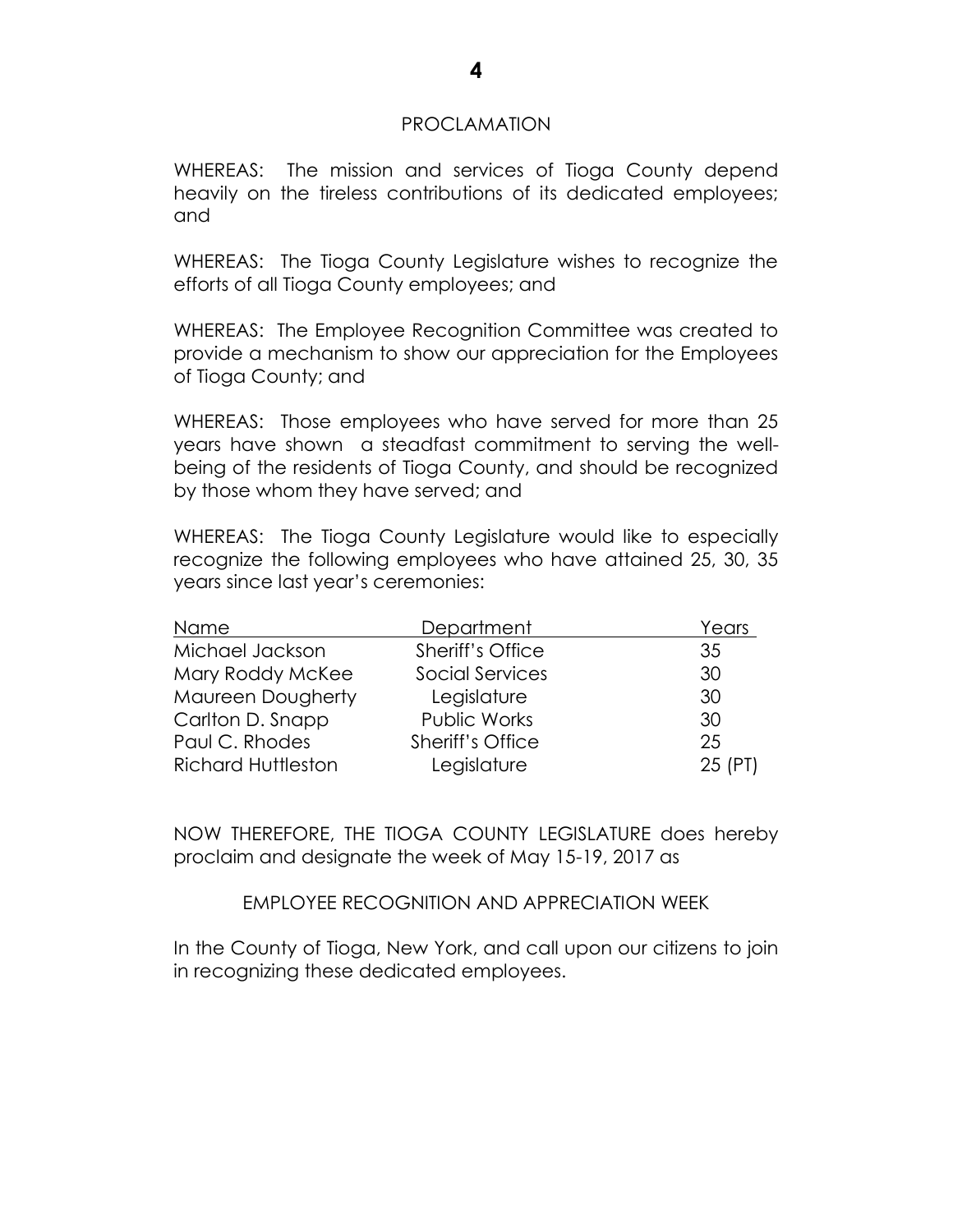## **FOSTER CARE RECOGNITION MONTH PROCLAMATION**

WHEREAS: The Tioga County foster family serves as a source of safety, love, self-esteem and support for children in Tioga County; and

WHEREAS: There are 34 children in foster care in Tioga County, 25 of these children are in foster homes; and

WHEREAS: We have 22 certified foster homes in Tioga County; and

WHEREAS: Numerous public and private agencies work to increase the public's awareness of the needs of children in foster care, and the enduring and valuable contribution of foster parents; and

WHEREAS: It is appropriate to recognize all those who volunteer their talents and energies on behalf of children in foster care, the foster parents who serve these children and the professional staff dedicated to ensuring these children have a stable and safe foster family environment; now therefore

THE TIOGA COUNTY LEGISLATURE hereby Proclaims May 2017, as

## **FOSTER CARE RECOGNITION MONTH**

in Tioga County and call upon all citizens, community agencies, religious organizations, medical facilities and businesses to increase their participation in our efforts to recognize foster parents in Tioga County.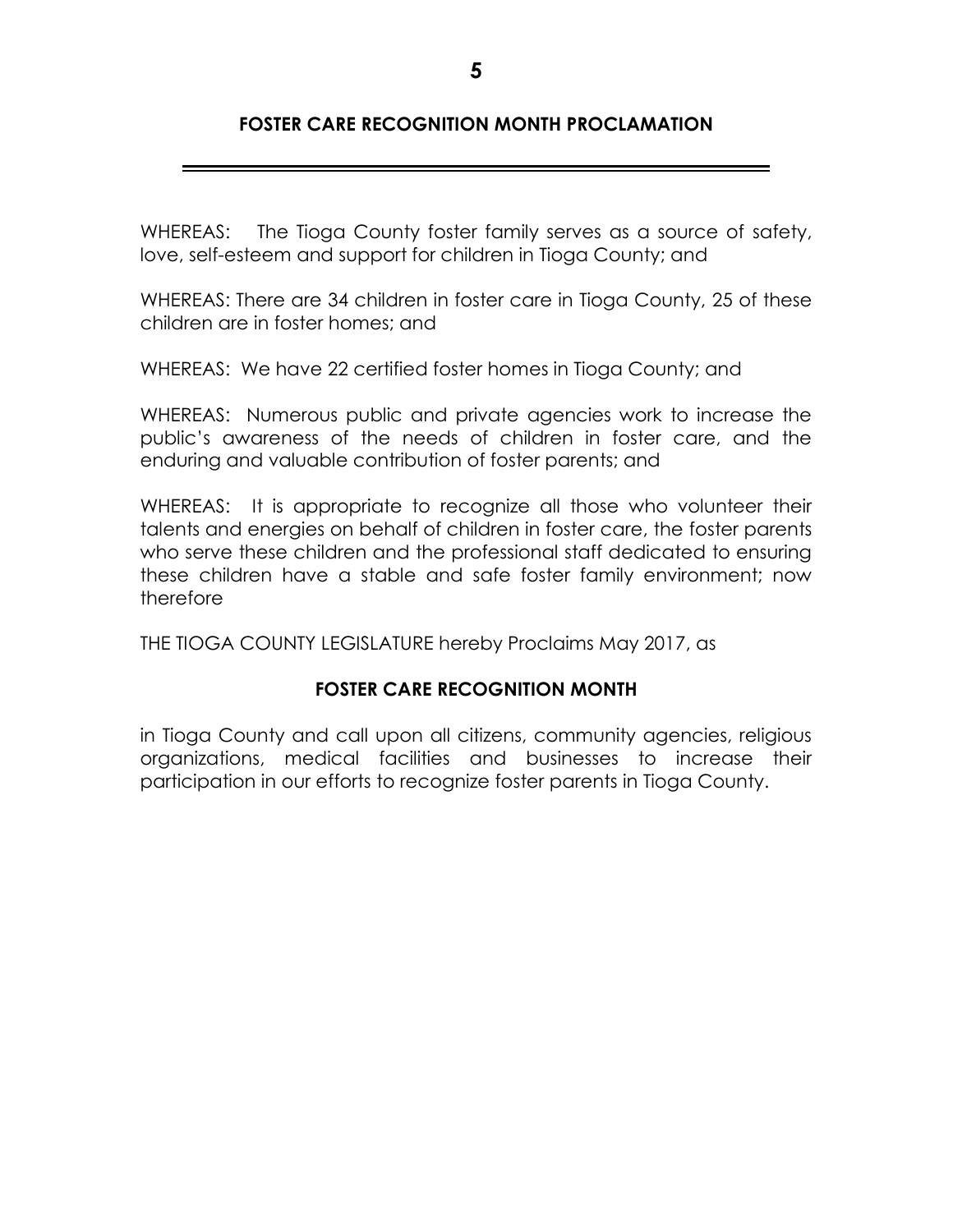#### **COUNTY OF TIOGA EXECUTIVE PROCLAMATION**

WHEREAS: Stroke is a leading cause of serious long-term disability and the fifth leading cause of death in the United States, killing over 130,000 people nationwide and more than 20 citizens of Tioga County each year; and

WHEREAS: Stroke prevalence is projected to increase by 20.5% between 2012 and 2030 and the direct medical costs in the U.S. for treating stroke are expected to increase by 158% from \$71 billion in 2012 to \$183 billion by 2030; and

WHEREAS: Warning signs of stroke include sudden numbness or weakness of the face, arm or leg, especially on one side of the body; sudden confusion, trouble speaking or understanding; sudden trouble seeing in one or both eyes; sudden trouble walking, dizziness, loss of balance or coordination; and sudden severe headache with no known cause; and

WHEREAS: Americans are more aware of the risk factors and warning signs for stroke than in the past, but according to a recent survey, one-third of adults cannot identify any symptoms; and

WHEREAS: Studies show that the quick actions by EMS professionals are instrumental in saving lives from stroke and producing better outcomes for stroke survivors, but more than a third of stroke patients fail to use EMS; and

WHEREAS: New and effective treatments have been developed to treat and minimize the severity and damaging effect of strokes, but much more research is needed, therefore

THE TIOGA COUNTY LEGISLATURE, County of Tioga, does hereby proclaim the month of May 2017 as:

#### AMERICAN STROKE MONTH IN TIOGA COUNTY

and urges all the citizens of our County to familiarize themselves with the risk factors associated with stroke, recognize the warning signs and symptoms, and on the first signs of a stroke dial 9-1-1 immediately so that we might begin to reduce the devastating effects of stroke on our population.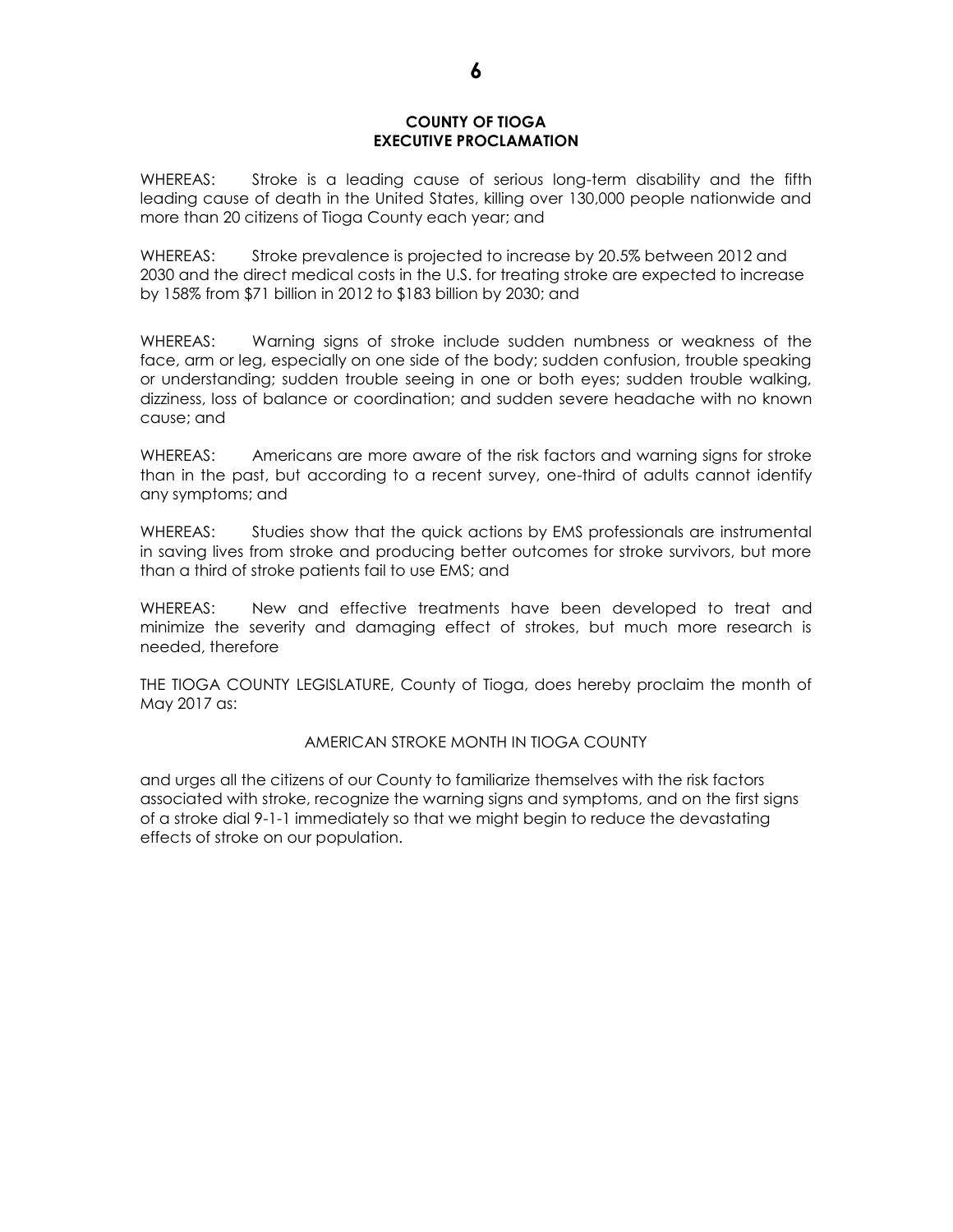## **COUNTY OF TIOGA EXECUTIVE PROCLAMATION**

WHEREAS: Tioga County Public Health reports that 20 percent of the children in Tioga County are considered food insecure (not enough food, not enough healthy food); and

WHEREAS: 18 percent of the children in Tioga County are living below the poverty line; and

WHEREAS: Half of all Tioga County children are eligible for free or reduced-price lunch; of those eligible, 75 percent are participating; and

WHEREAS: On average, 508 children a day receive free meals during the summer through the Tioga County Summer Food Service Program; and

WHEREAS: The number of children receiving free meals during the summer has increased by 23 percent since 2015; and

WHEREAS: Nearly half of all people who use the Supplemental Nutrition Assistance Program (SNAP) are children; and

WHEREAS: Hunger is a community problem and finding solutions depends on the involvement of all people throughout Tioga County; therefore

THE TIOGA COUNTY LEGISLATURE, County of Tioga, does hereby proclaim June 5-9, 2017 as

#### **CHILD HUNGER AWARENESS WEEK**

and encourages all residents to become more aware of the prevalence and negative effects of child hunger in our neighborhoods, and to participate in the Tioga County Hunger Task force to end childhood food insecurity.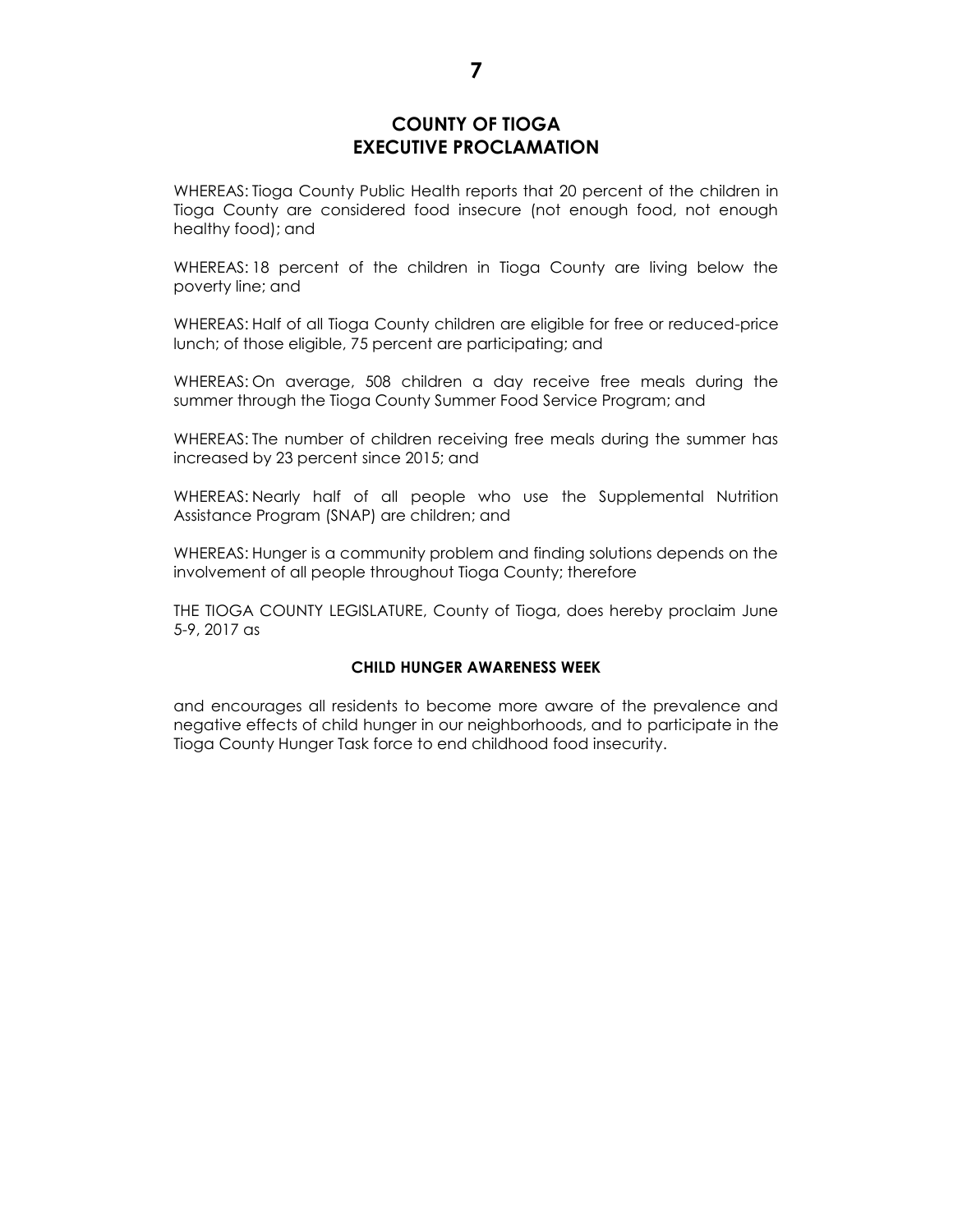#### PROCLAMATION

WHEREAS: People who are elderly or have disabilities have contributed to the general welfare of Tioga County by helping to preserve customs, convictions, and traditions of many people from diverse backgrounds; and

WHEREAS: These residents are vital and integral members of our society and their wisdom and experience have enriched our lives; and

WHEREAS: The health and well-being of disabled and elderly people in our county should be one of our highest priorities and of concern to all Americans; and

WHEREAS: People who are elderly or have disabilities are among the most important resources of our county, and it is fitting that we recognize the need to protect their health, safety, and rights; and

WHEREAS: Abuse of the elderly and people with disabilities in domestic and institutional settings is a wide-spread problem, affecting hundreds of thousands of people across the country; and

WHEREAS: Elder abuse is underreported because the elderly who are being abused find it very difficult to tell anyone and are usually ashamed and sometimes afraid; and

WHEREAS: Elder abuse happens to men and women of all income levels, all cultural and ethnic groups, whether they are in good health or incapacitated in some way, in poor neighborhoods and in suburbia; and

WHEREAS: Many of the cases investigated by Adult Protective Services in New York involve self-neglect or financial exploitation and it is our duty as citizens to reach out to people in need; now therefore

THE TIOGA COUNTY LEGISLATURE does hereby proclaim the month of May 2017 to be

Elder Abuse Prevention Month

in Tioga County, and urge all citizens to work together to help reduce abuse and neglect of people who are elderly or have disabilities.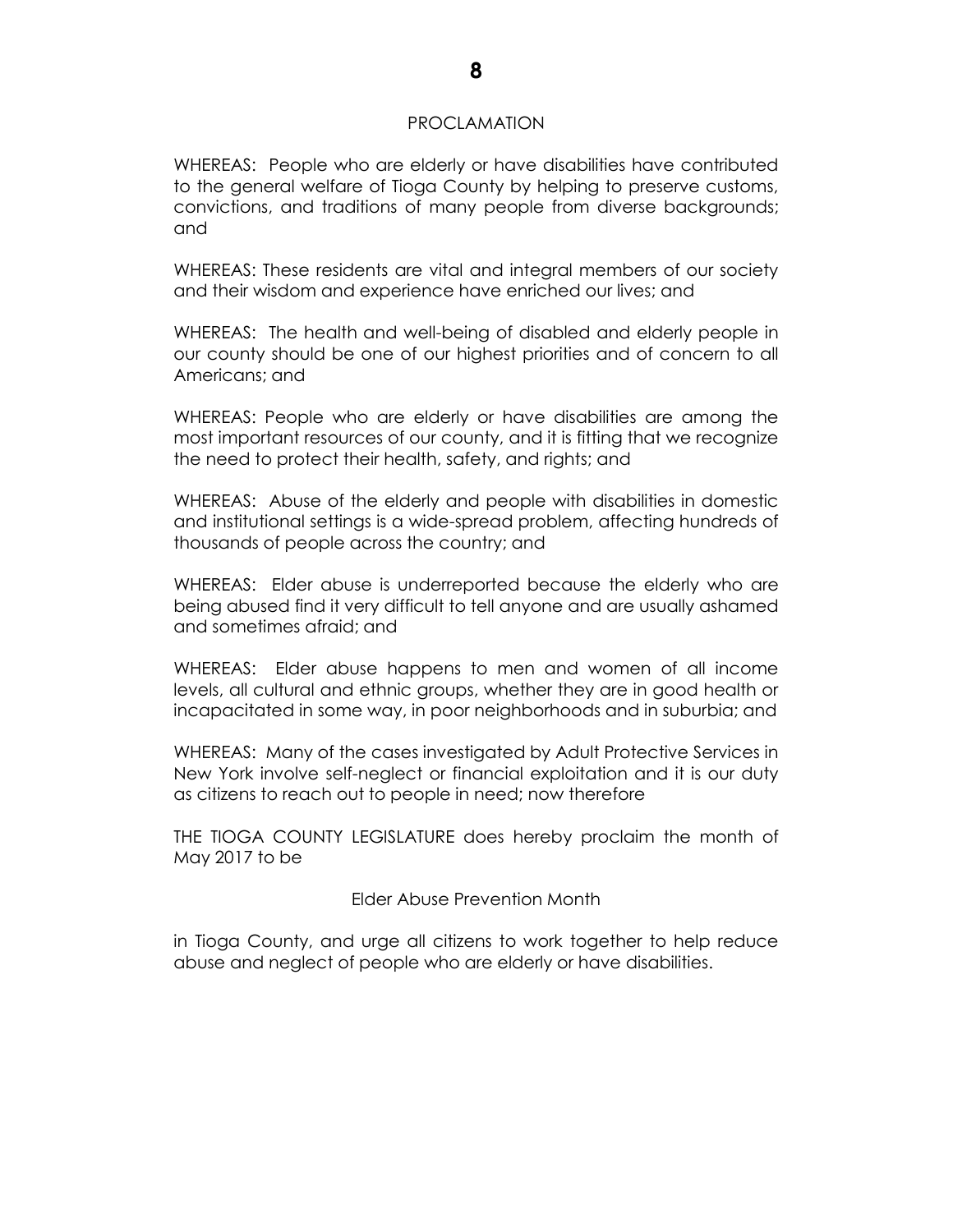#### **2017 PROCLAMATION**

#### *Mental Health Awareness Month & Children's Mental Health Awareness Week*

WHEREAS: The citizens of Tioga County value the overall health and well-being of all the residents of Tioga County they are proud to support the observance of Mental Health Awareness Month and Children's Mental Health Week; and

WHEREAS: Mental Health is essential to everyone's overall health and well-being; and

WHEREAS: Mental illness is the leading illness-related cause of disability, a major cause of death through suicide, a factor in school failure, a contributor of poor overall health, incarceration, and homelessness; and

WHEREAS: Mental illness in adults and serious emotional and mental health disorders in children and youth are real and treatable; and

WHEREAS: There is evidence that early intervention, family-centered care for children, and person centered treatment for adults can result in reduction and management of symptoms such that individuals with mental illness can live full, productive and meaningful lives in their communities; and

WHEREAS: Children and youth with mental health challenges, along with their families, deserve access to services and supports that are family driven, youth guided and culturally appropriate; and

WHEREAS: There is an expectation of hope, healing and recovery for the citizens of Tioga County who experience symptoms of mental illness; and

WHEREAS: Tioga County has made a commitment to a communitybased system of care that promotes values of acceptance, dignity and social inclusion for individuals of all ages; therefore

THE TIOGA COUNTY LEGISLATURE does hereby ask all residents of our county to join in declaring May 2017 as *Mental Health Awareness Month* and May 1st – 7th, 2017 as *Children's Mental Health Week* in Tioga County.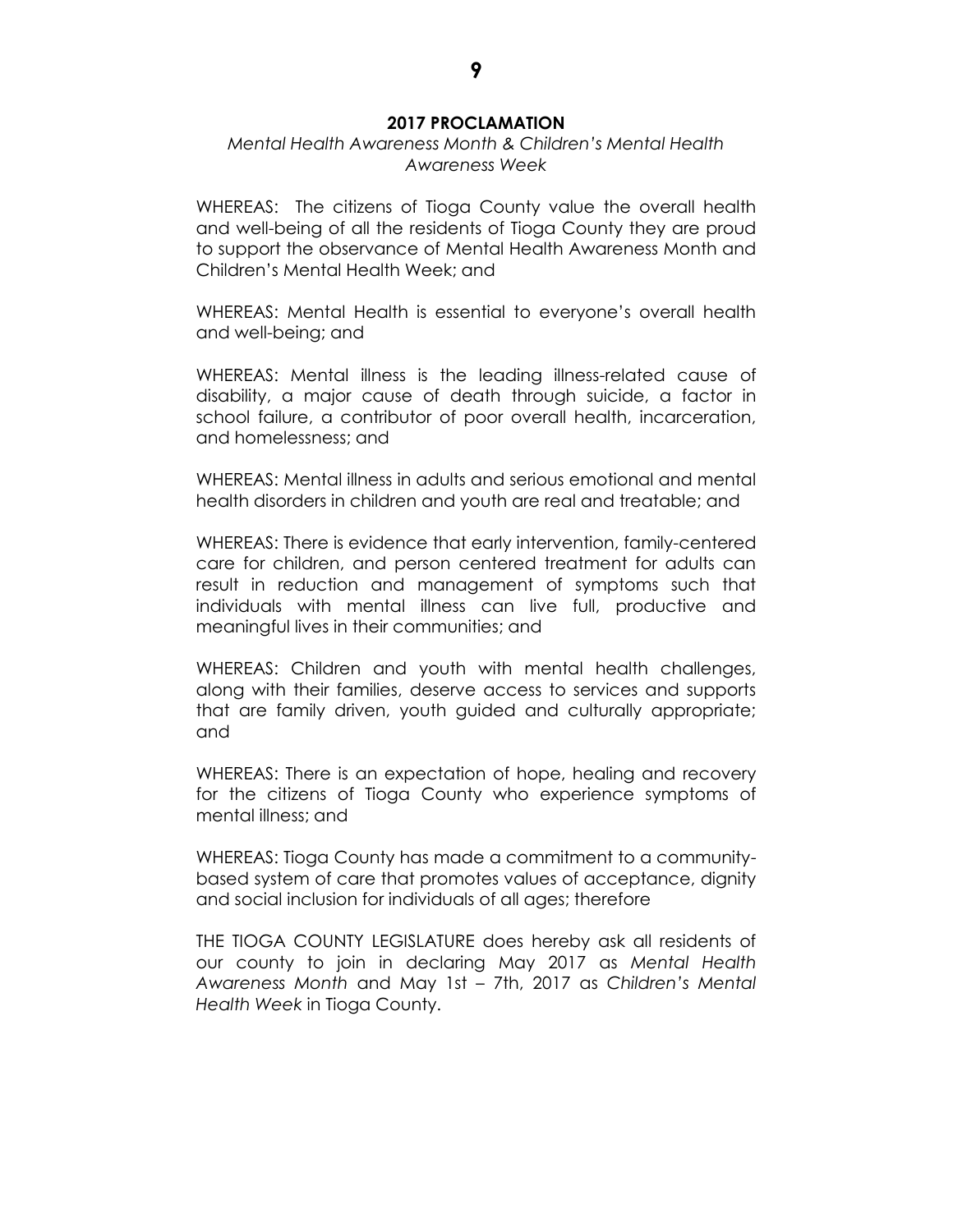REFERRING TO: The PUBLIC SAFETY COMMITTEE

RESOLUTION NO. -17 RESOLUTION RECOGNIZING ELIZABETH HARRIS' 20 YEARS OF DEDICATED SERVICE TO TIOGA COUNTY

WHEREAS: Elizabeth Harris was appointed as an E911 Dispatcher on 2/3/97; and

WHEREAS: Elizabeth Harris has been dedicated in the performance of her duties and responsibilities during the past 20 years to Tioga County, thereby earning the respect of her colleagues and peers throughout Tioga County; and

WHEREAS: Elizabeth Harris retired from the Tioga County Sheriff's Office on April 21, 2017; therefore be it

RESOLVED: That the Tioga County Legislature, on its own behalf, as well as on behalf of the citizens of Tioga County, express sincere gratitude to Elizabeth Harris for her 20 years of dedicated service to the residents of Tioga County; and be it further

RESOLVED: That this resolution be spread upon the minutes of this meeting and a certified copy be presented to Elizabeth Harris.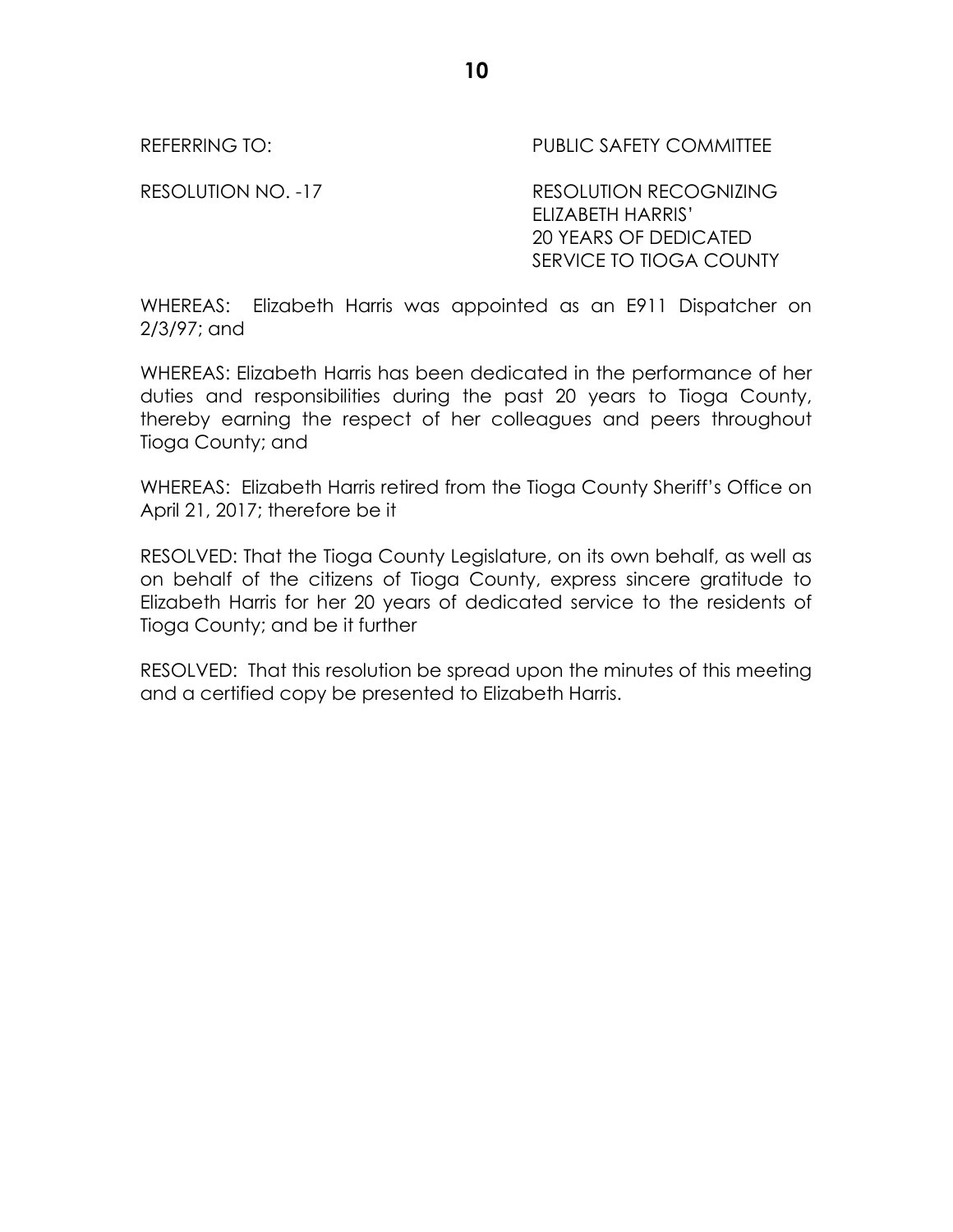REFERRED TO HEALTH & HUMAN SERVICES COMMITTEE

RESOLUTION NO. -17 RECOGNITION OF CAROL GEHEN'S 22 YEARS OF DEDICATED SERVICE TO THE TIOGA COUNTY PUBLIC HEALTH DEPARTMENT

WHEREAS: Carol Gehen, was appointed to the position of Part-time Registered Professional Nurse on June 1, 1994, in the Tioga County Public Health Department; the position she still holds; and

WHEREAS: During her years of service Carol has focused on Maternal Child Health and the Lead Poisoning Prevention Program; and

WHEREAS: Carol was honored as the Public Health Team Member of the 3<sup>rd</sup> Quarter in 2014 by her peers in the Health Department; and

WHEREAS: Carol Gehen has been extremely dedicated, loyal and professional in the performance of her duties and responsibilities during the past 22 years to the Public Health Department. She has earned the respect of her colleagues and peers throughout Tioga County; and

WHEREAS: Ms. Gehen retired on April 19, 2017; therefore be it

RESOLVED: That the Tioga County Legislature, on its own behalf, as well as on behalf of the citizens of Tioga County, express sincere gratitude to Carol Gehen for her over 22 years of dedicated and loyal service to the residents of Tioga County; and be it further

RESOLVED: That this resolution be spread upon the minutes of this meeting and a certified copy be presented to this outstanding employee, Carol Gehen.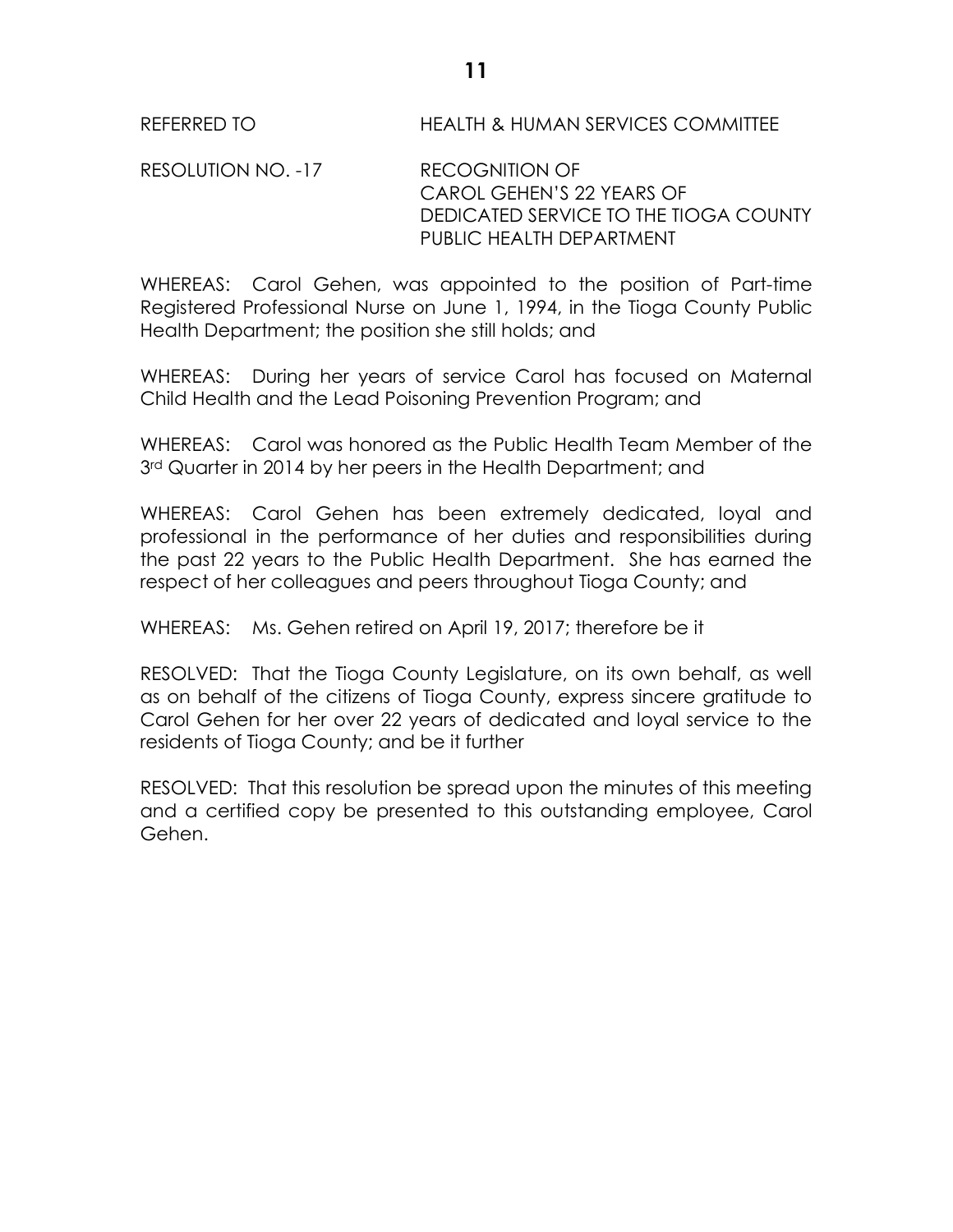## RESOLUTION NO. -17 APPOINT MEMBER

# BOARD OF ETHICS

WHEREAS: The term of Royden Fox on the Board of Ethics expired on December 31, 2016; and

WHEREAS: Daniel Gelatt has expressed interest and willingness to serve on the Board of Ethics; therefore be it

RESOLVED: That Daniel Gelatt, Majority Party nomination, is hereby appointed to the Board of Ethics for a term of April 1, 2017 through March 31, 2020.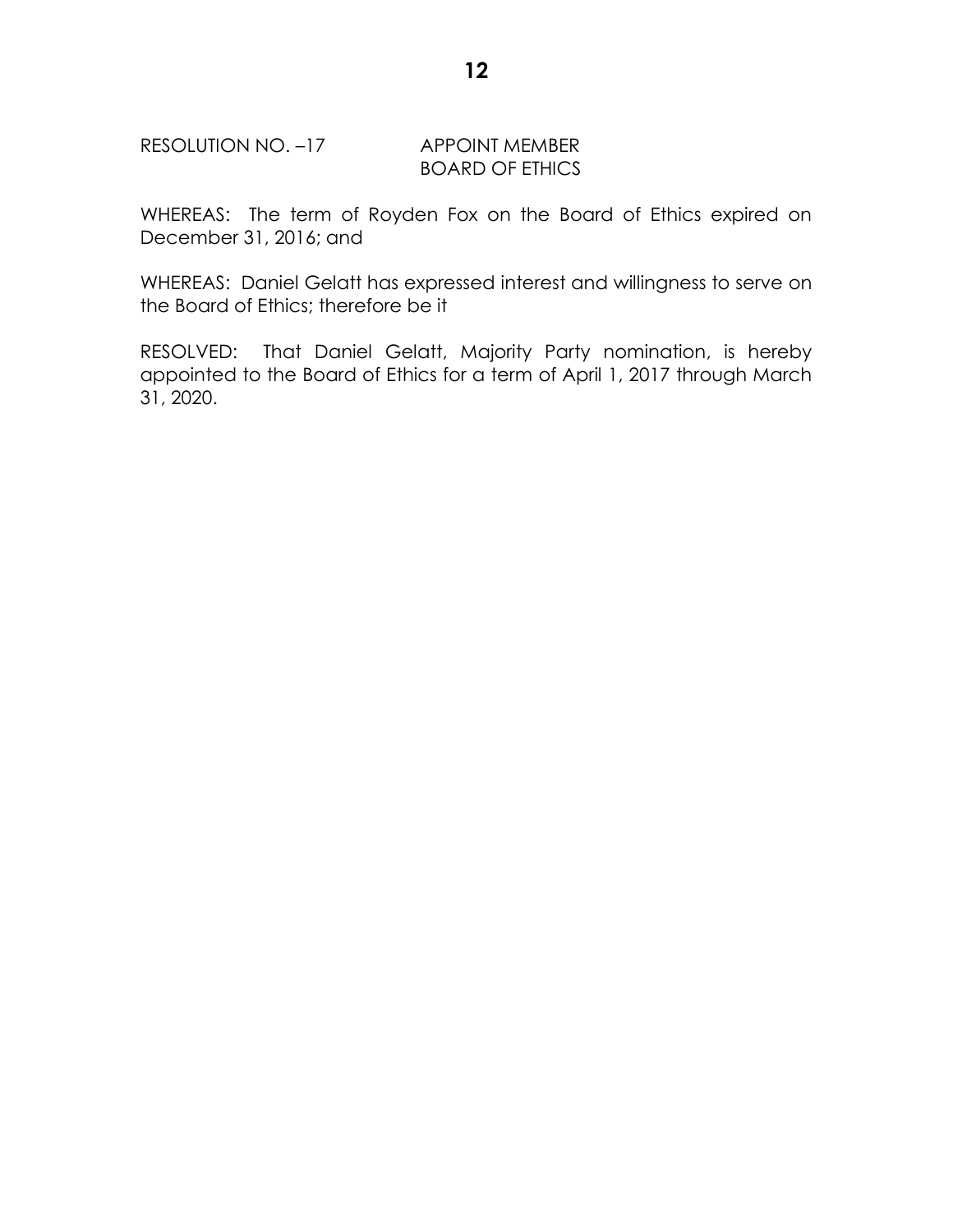| REFERRED TO: | <b>FINANCE COMMITTEE</b> |
|--------------|--------------------------|
|              |                          |

RESOLUTION NO. -17 ERRONEOUS ASSESSMENT

TOWN OF NEWARK VALLEY

WHEREAS: An application for Corrected Tax Roll for the year 2017 indicates that parcel #1827 in the Town of Newark Valley assessed to Andrew J Nagerl on the 2017 tax roll of the Town of Newark Valley is erroneous in that the property is eligible for Ag land exemption in the amount of \$6,027; be it therefore

RESOLVED: That a refund be issued to Andrew J Nagerl by the Town of Newark Valley Tax Collector as follows:

|                    | Original Bill #1413 | Corrected Bill #1413 |
|--------------------|---------------------|----------------------|
| County             | 895.32              | 821.20               |
| Recycle            | 41.36               | 37.93                |
| Town Wide          | 403.77              | 370.35               |
| Part Town          | 12.67               | 11.62                |
| Newark Valley Fire | 162.97              | 149.48               |
|                    | \$1,516.09          | \$1,390.58           |

And be it further

RESOLVED: That the erroneous town tax of \$34.48 be charged back to the Town of Newark Valley; and be it further

RESOLVED: That the erroneous solid waste tax of \$ 3.42 be charged back to the Solid Waste Fund; and be it further

RESOLVED: That the erroneous county tax of \$ 74.12 be charged to the proper account in the records of the County Treasurer; and be it further

RESOLVED: That the erroneous fire tax of \$ 13.49 be charged back to the Newark Valley Fire.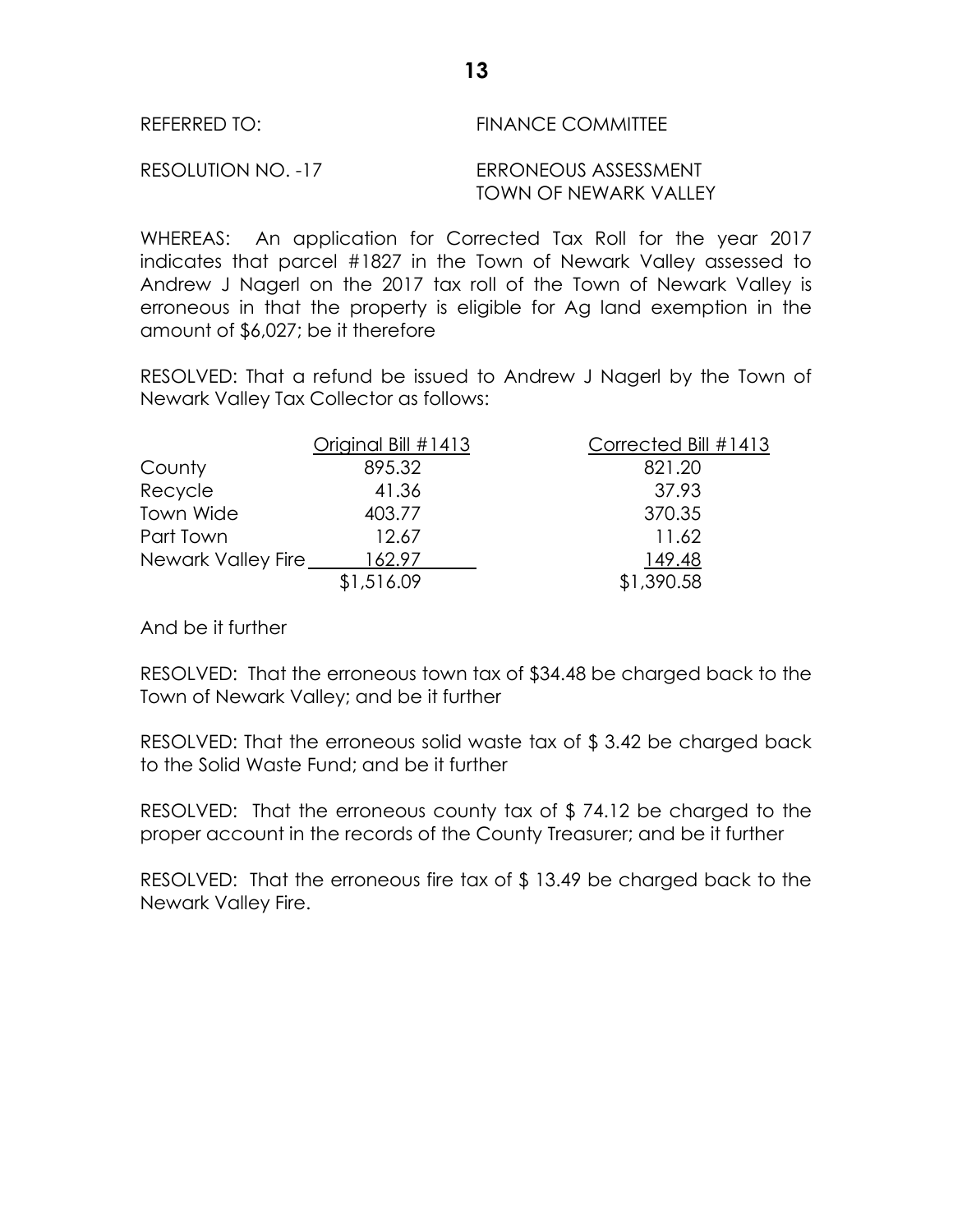RESOLUTION NO: -17 MORTGAGE TAX DISTRIBUTION

RESOLVED: That the mortgage tax report for the period October 1, 2016 to March 31, 2017 be and it hereby is accepted; further

RESOLVED: That the County Treasurer be authorized and directed to pay to the Supervisors of the several Towns and the Treasurers of the several Villages the amounts apportioned to them as follows:

| Barton (Town)           | \$<br>16,707.51 |
|-------------------------|-----------------|
| Berkshire (Town)        | 3,941.50        |
| Candor (Town)           | 20,177.75       |
| Candor (Village)        | 2,624.71        |
| Newark Valley (Town)    | 8,318.08        |
| Newark Valley (Village) | 3,916.33        |
| Nichols (Town)          | 7,767.93        |
| Nichols (Village)       | 2,451.25        |
| Owego (Town)            | 92,901.87       |
| Owego (Village)         | 8,175.34        |
| Richford (Town)         | 6,503.81        |
| Spencer (Town)          | 13,501.75       |
| Spencer (Village)       | 4,107.55        |
| Tioga (Town)            | 17,713.62       |
| Waverly (Village)       | 23,077.44       |
|                         | \$231,886.44    |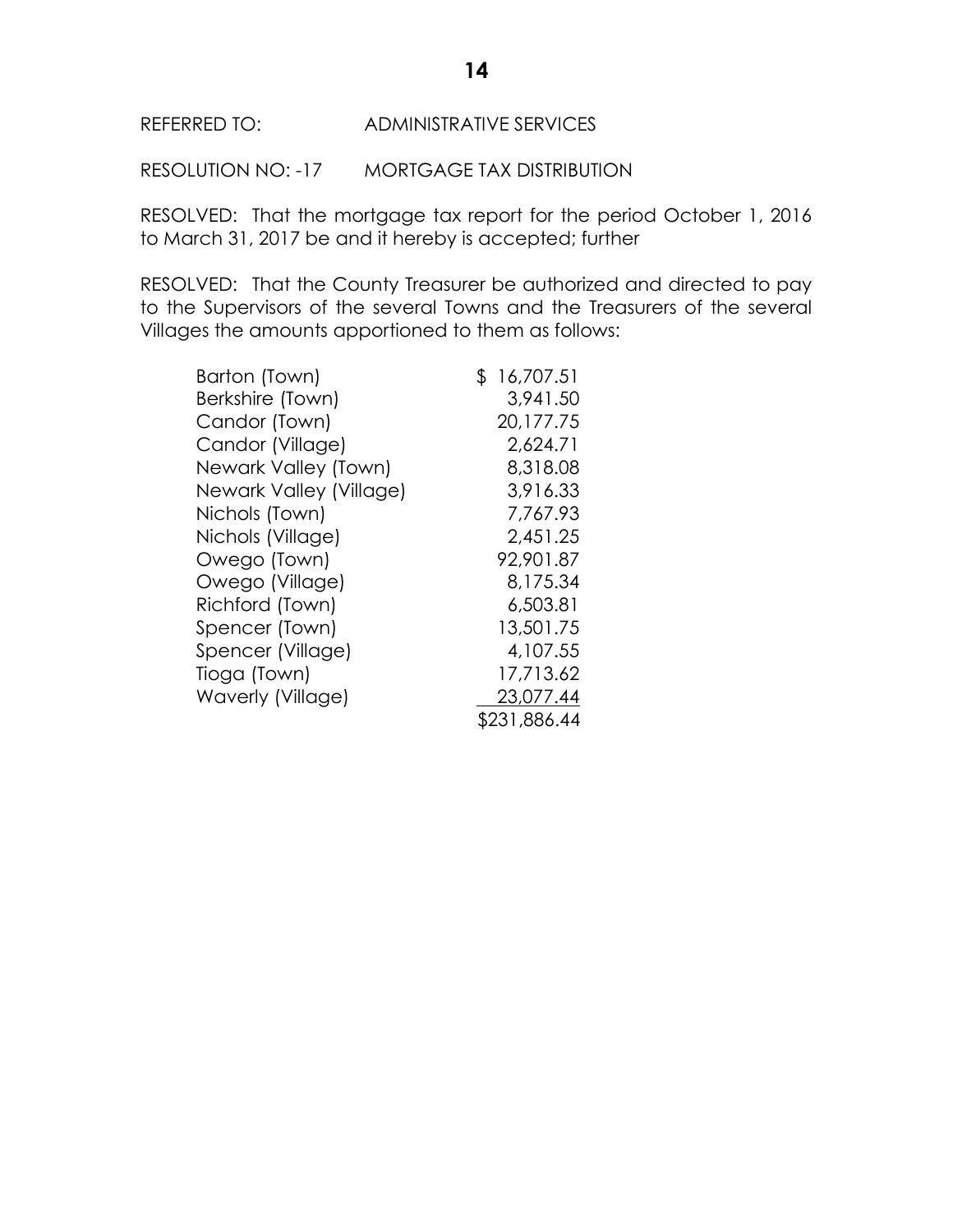RESOLUTION NO. -17- AMEND TIOGA EMPLOYMENT CENTER BUDGET

WHEREAS: The Tioga Employment Center, as part of the Broome-Tioga Workforce New York for employment and training services, is fully funded under the federal Workforce Innovation and Opportunities Act; and

WHEREAS: Broome County is underspent in Youth funds for Program Year 2015; and

WHEREAS: These Youth funds must be expended by June 30, 2017; and

WHEREAS: Tioga Employment Center can assist in expending these Youth funds to avoid recapture; and

WHEREAS: Broome County has issued Contract Modification #1 in the amount of \$40,000 in Youth funds to Tioga Employment Center; therefore be it

RESOLVED: That the Tioga Employment Center allocates the funds as follows:

From: CD6293 447910- Federal Aid-Federal Employment Program \$40,000.00

| To: | CD6293 520090 Computer |                                        | \$25,056.00 |
|-----|------------------------|----------------------------------------|-------------|
|     |                        | CD6293 540487 Program Expense          | \$ 1,793.00 |
|     | CD6293 530551 MLR      |                                        | \$2,466.52  |
|     |                        | CD6293 540190 Education Reimbursements | \$10,684.48 |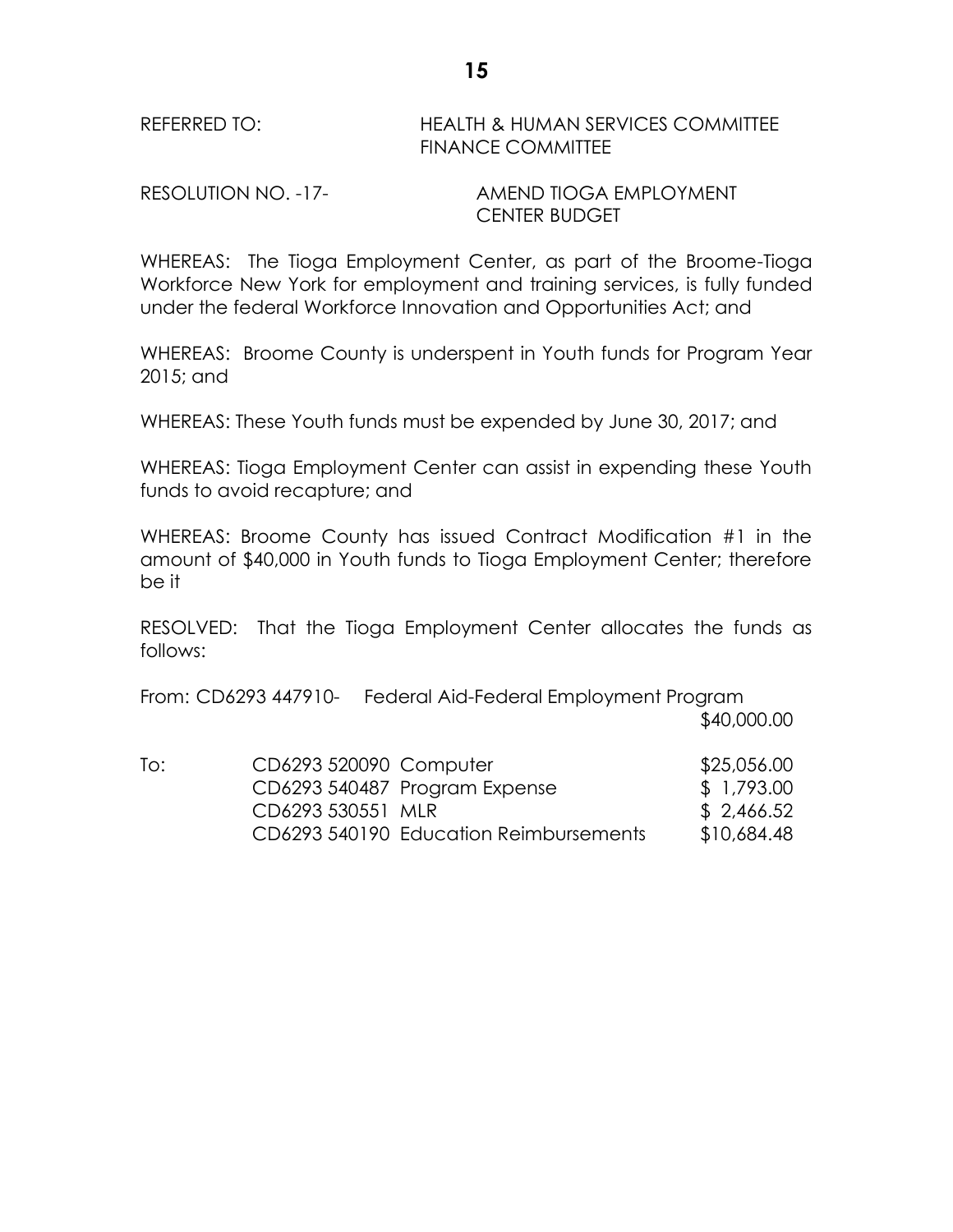# REFERRED TO: HEALTH & HUMAN SERVICES COMMITTEE FINANCE COMMITTEE

RESOLUTION NO. -17 APPROPRIATIONS OF FUND PUBLIC HEALTH

WHEREAS: New York State Child Passenger Safety Program funding has been awarded to the Tioga County Public Health Department; and

WHEREAS: The funding is specifically designated for the purchase of program deliverables; and

WHEREAS: Appropriation of Funds requires Legislative approval; therefore be it

RESOLVED: That funding be appropriated as follows:

|     | From: A4053 434011 State Aid | \$5,500 |
|-----|------------------------------|---------|
| To: | A4053 540640 Supplies        | \$5,500 |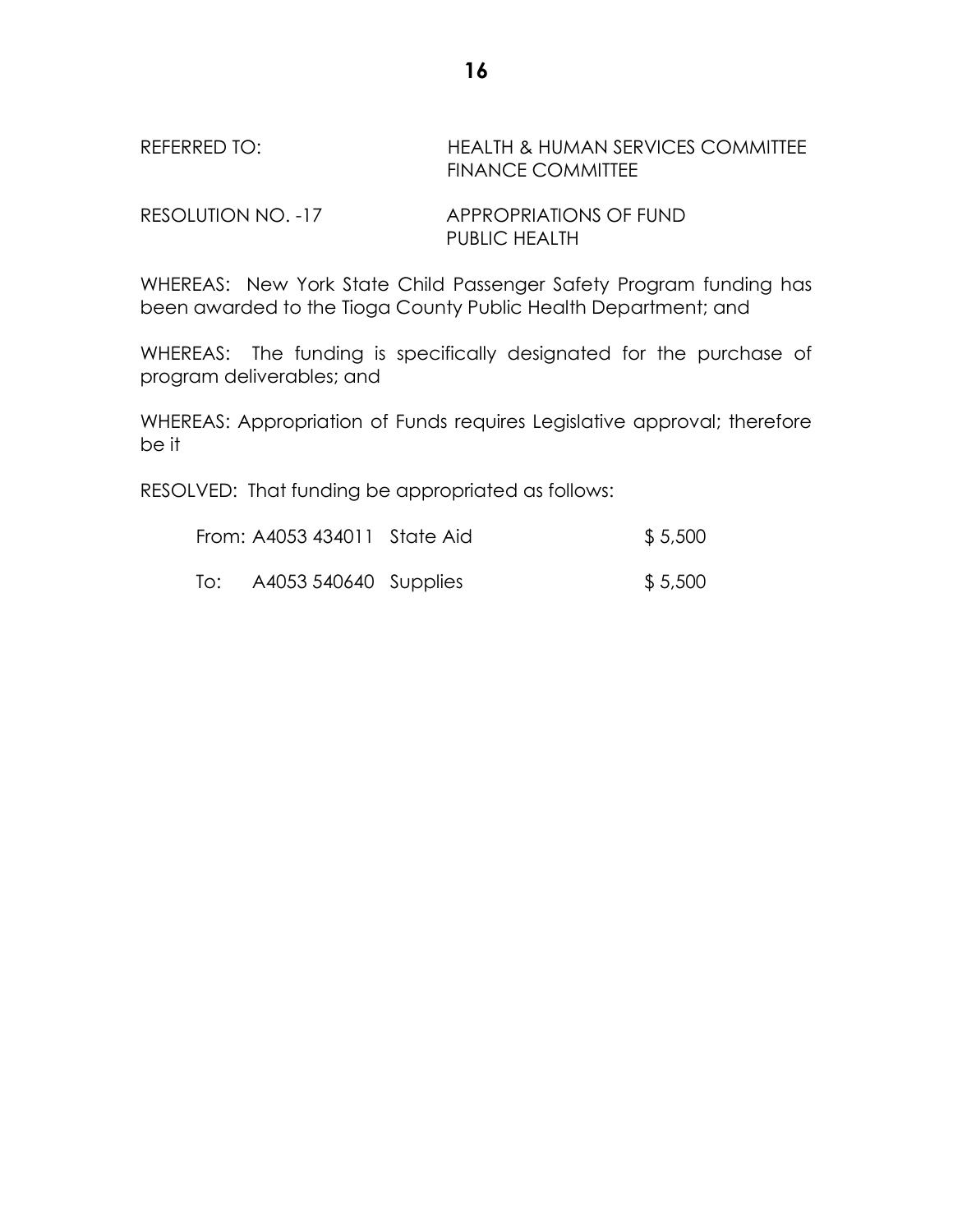RESOLUTION NO. -17 AUTHORIZATION TO APPLY FOR GRANT PUBLIC HEALTH

WHEREAS: Tioga County Public Health (TCPH) has been invited to submit a grant application to the Appalachian Regional Commission; and

WHEREAS: TCPH has developed a plan to transform the provision of Dental services to the uninsured and under-served Tioga County citizens; and

WHEREAS: Current Dental Program, Tioga Mobile Dental Services is instrumental in addressing the unmet oral health needs of children and adults in Tioga County; and

WHEREAS: The amount of the grant funding is not yet determined; and

WHEREAS: If awarded the grant, TCPH will submit a resolution to appropriate the funds at that time; and

WHEREAS: County Policy 47 requires Legislative approval for grant applications that require the signature of the Chief Elected Official; and

WHEREAS: The Tioga County Legislature supports TCPH in pursuing funding to provide needed services to Tioga County residents; therefore be it

RESOLVED: That Tioga County Public Health is authorized to submit a grant application to the Appalachian Regional Commission.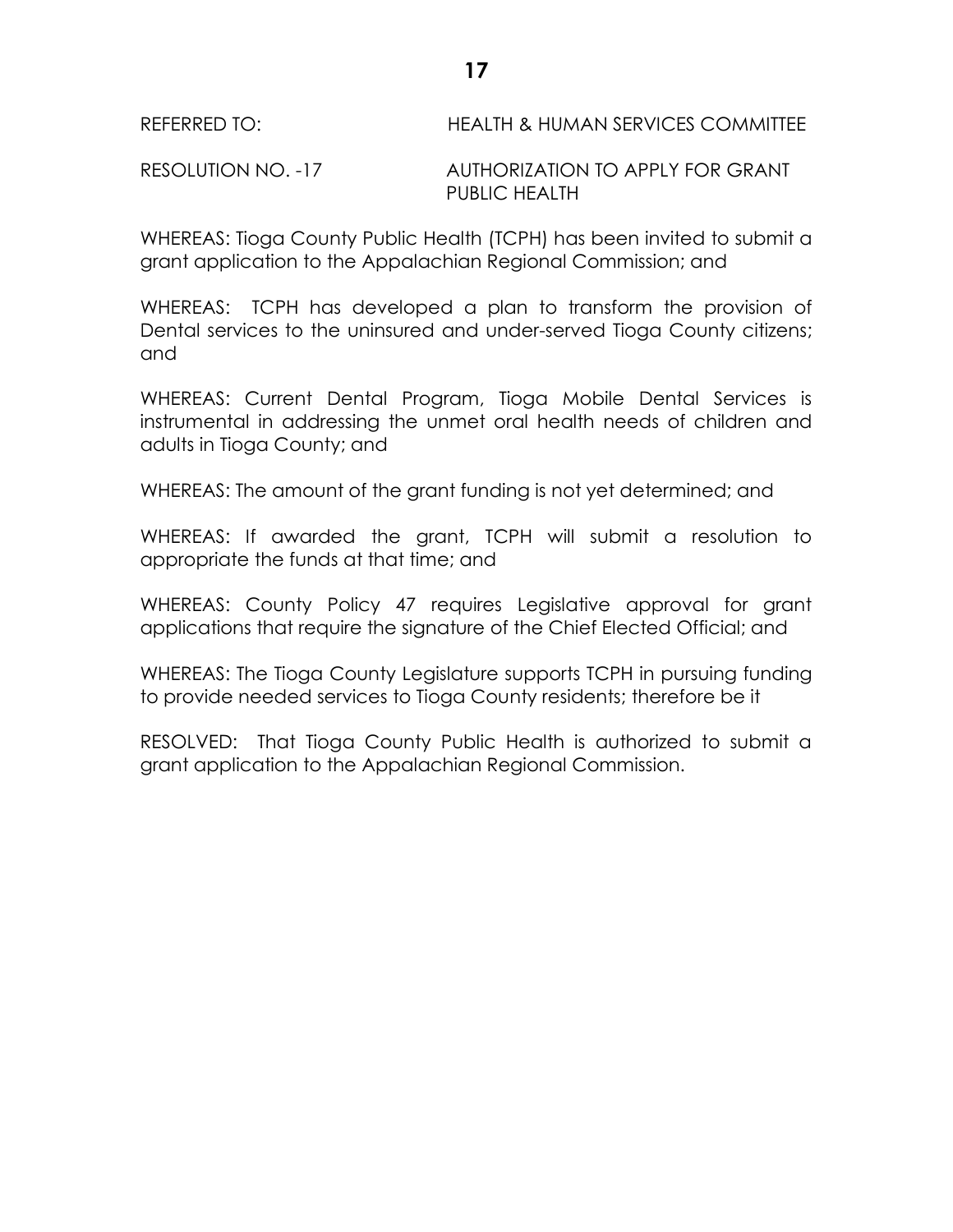REFERRED TO: PUBLIC SAFETY COMMITTEE

RESOLUTION NO. –17 PURCHASE OF CARGO VAN AND TRANSFER OF FUNDS/BUDGET MODIFICATION BUREAU OF FIRE

WHEREAS: The Bureau of Fire has a 1989 Ford F350 custom vehicle that is used for the Hazardous Materials Team that has been deemed unsafe and will not pass inspection due to a rusted frame; and

WHEREAS: This vehicle is an essential part of the service provided to the residents of Tioga County; and

WHEREAS: This was an unanticipated expense and the Bureau of Fire did not budget for said expense for 2017, which will require a transfer of funds and a budget modification; and

WHEREAS: The Bureau of Fire would like to purchase a <sup>3</sup>/4 ton cargo van with accessories to better accommodate the Hazardous Materials Team, which would total approximately \$30,000; and

WHEREAS: The Fire Coordinator has secured three quotes for said cargo van and found Feduke Ford of Vestal, New York to be the best price; and

WHEREAS: This purchase requires a transfer of funds within the Bureau of Fire's budget for this capital expense and the Fire budget has had historical surplus funds for prior years 2013-2016 and 2017 budget is projected to have surplus of approximately \$25,000; and

WHEREAS: There may be a need to cover any deficit operating costs for the Bureau of Fire due to this unanticipated expenditure from Contingency before 2017 year end; therefore be it

RESOLVED: That the Tioga County Fire Coordinator be authorized to purchase said ¾ ton cargo van with accessories in an amount not to exceed \$30,000 from Feduke Ford of Vestal, New York; and be it further

RESOLVED: That funding for said ¾ ton cargo van be transferred as follows:

| From: A3410 510010 | Fire Salary Full Time       | \$4,500.00 |
|--------------------|-----------------------------|------------|
| A3410 510020       | Fire Salary Part Time       | 2,000.00   |
| A3410 520020       | Fire Audio Visual Equipment | 1,000.00   |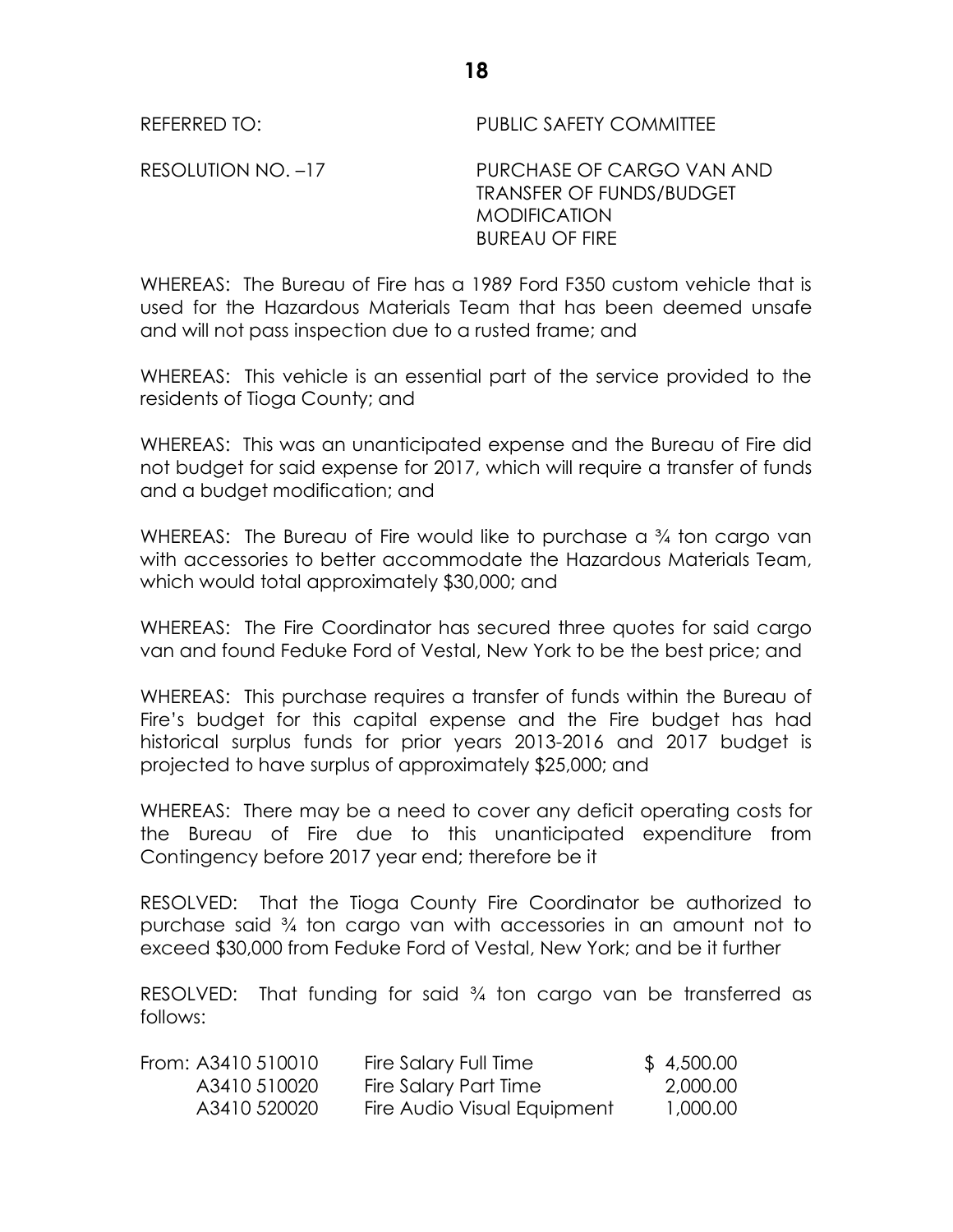|     | A3410 520030                | Fire Batteries (Portable)                          | 1,000.00    |
|-----|-----------------------------|----------------------------------------------------|-------------|
|     | A3410 520130                | Fire Equipment (Not Car)                           | 500.00      |
|     | A3410 520215                | Fire Personal Protective Equp                      | 2,000.00    |
|     | A3410 540070                | Fire Car Maintenance                               | 1,500.00    |
|     | A3410 540140                | <b>Fire Contracting Services</b>                   | 1,000.00    |
|     | A3410 540144                | Fire Ems Instructors                               | 3,000.00    |
|     | A3410 540180                | Fire Dues                                          | 500.00      |
|     | A3410 540220                | Fire Automobile Fuel                               | 2,500.00    |
|     | A3410 540350                | Fire Office Equip Maintenance                      | 1,500.00    |
|     | A3410 540370                | <b>Fire Medical Expense</b>                        | 1,500.00    |
|     | A3410 540390                | Fire Mileage Expense                               | 1,000.00    |
|     | A3410 540560                | <b>Fire Repairs</b>                                | 2,000.00    |
|     | A3410 540620                | Fire Software Expense                              | 1,700.00    |
|     | A3410 540660                | Fire Telephone                                     | 1,300.00    |
|     | A3410 540733                | Training/All Other<br>Fire                         | 1,500.00    |
| To: |                             | A9950 593715 Inter Fund Transfer to Capital        | \$30,000.00 |
|     |                             | From: H1340 450310 Inter Fund Transfer from A Fund | \$30,000.00 |
| To: | H3410 520060 Fire Car/Truck |                                                    | \$30,000.00 |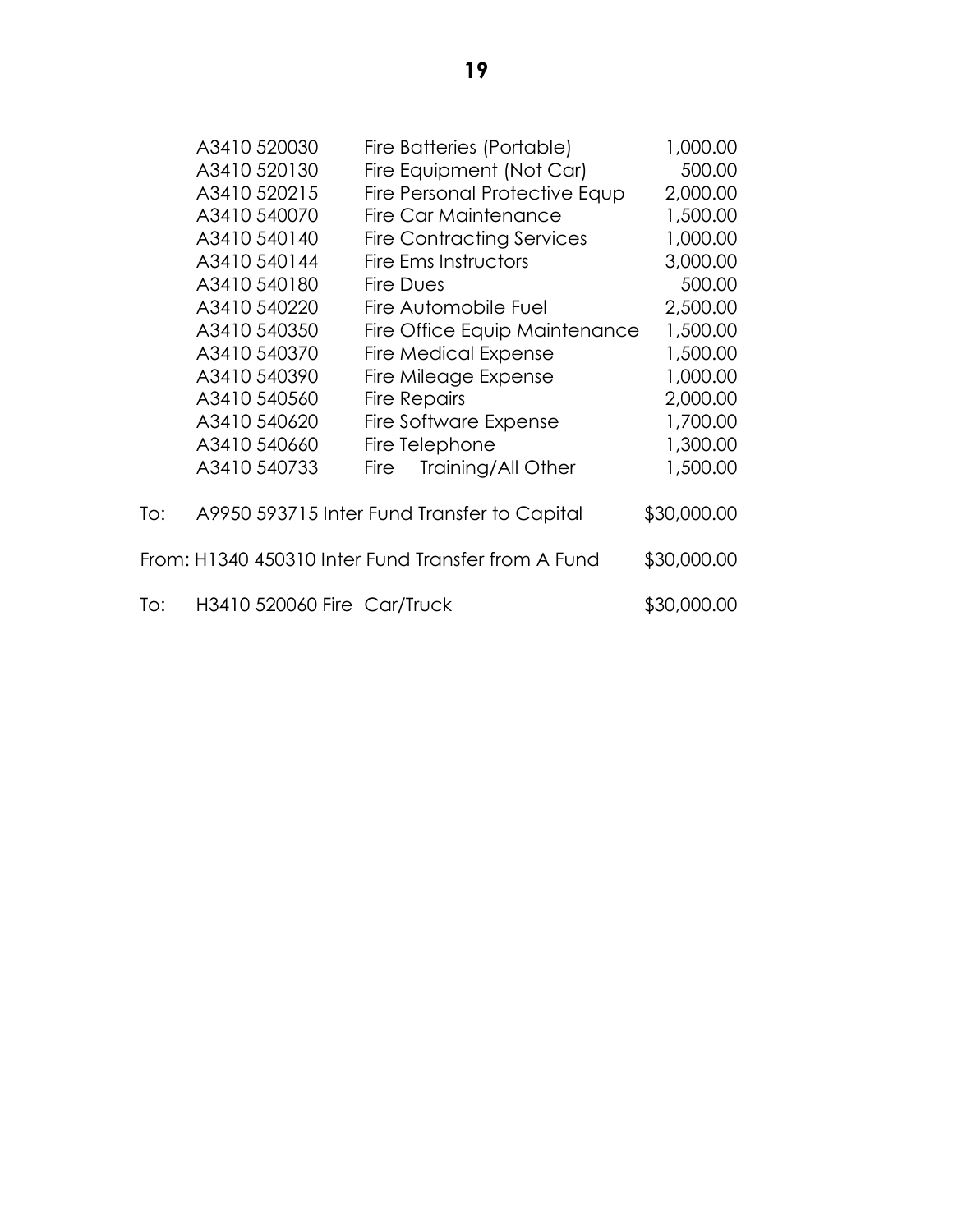## REFERRED TO: PUBLIC WORKS COMMITTEE

# RESOLUTION NO. -17 AMEND BUDGET PUBLIC WORKS

WHEREAS: Tioga County is the recipient of funding through New York State Department of Transportation consisting of Federal and non-Federal funds for a project, West River Drive over Walker Creek PIN 9754.52; and

WHEREAS: Construction and Construction Supervision and Inspection have been approved by the New York State Department of Transportation for the amount of \$225,000, in which 0% of Federal Funds and 100% of State Funds will be reimbursed to Tioga County; and

WHEREAS: Budget Amendments require Legislative approval; therefore be it

RESOLVED: That revenue and expense accounts are established as follows for West River Drive over Walker Creek culvert replacement:

| H <sub>5</sub> 110 435020 H <sub>1709</sub> | State Revenue for PIN 9754.52               | \$225,000 |
|---------------------------------------------|---------------------------------------------|-----------|
| H <sub>5</sub> 110 540001 H <sub>1709</sub> | West River Road over Walker Creek \$225,000 |           |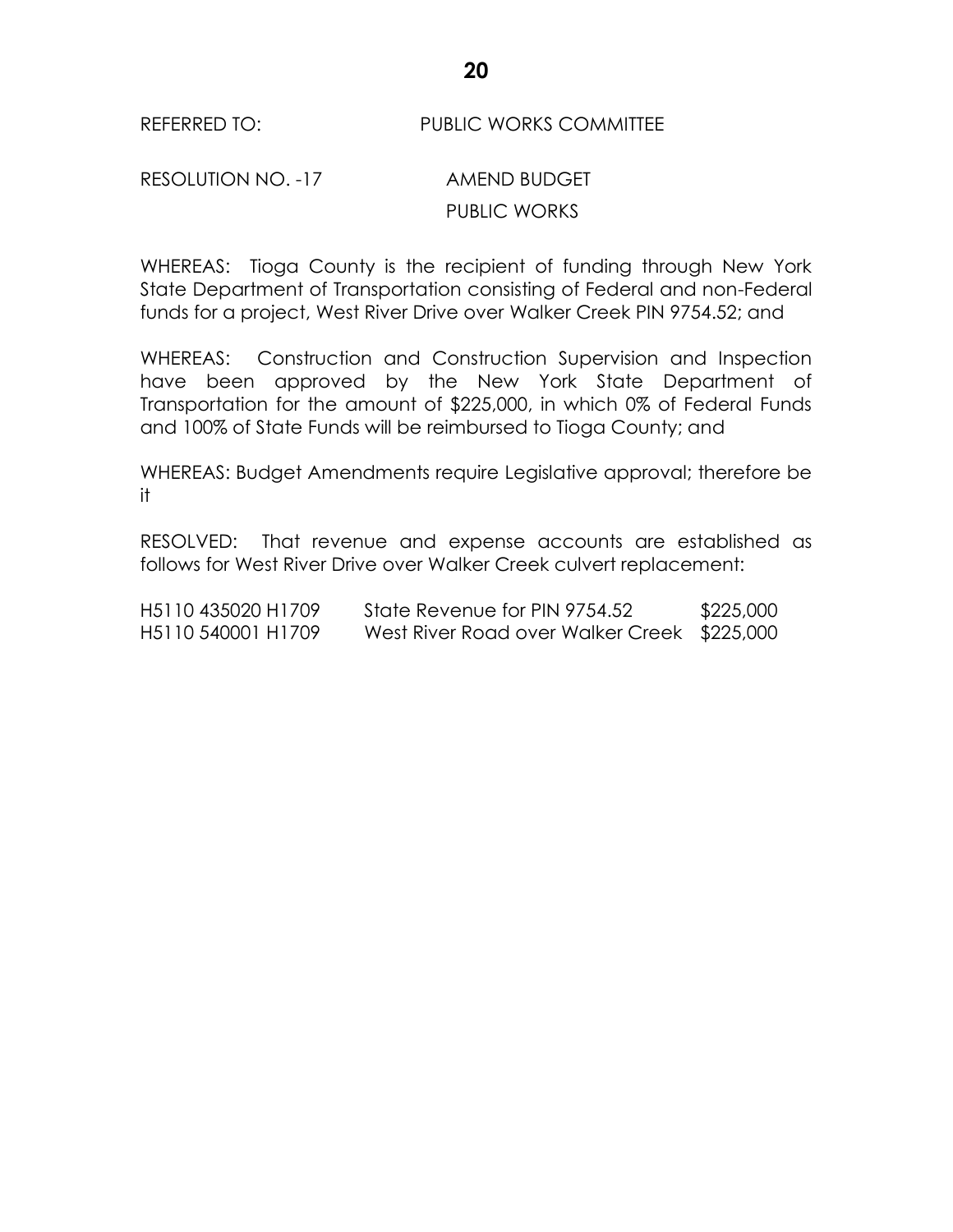## REFERRED TO: PUBLIC WORKS COMMITTEE

RESOLUTION NO. -17 AMEND BUDGET PUBLIC WORKS

WHEREAS: West River Drive Paving Project 2017 budget amount is insufficient to complete the project, NYS Chips Funding and Pave NY Funding amount is sufficient to increase the budget for West River Drive; and

WHEREAS: Budget Amendments require Legislative approval; therefore be it

RESOLVED: That expense account is established as follows for West River Drive Paving for a total of \$745,000.00 and transfer of Capital Funds are needed:

|     | From: H5110 540001 H1607 Paving - Pave NY | H5110 435020 H1607 State Aid-County Road & Bridge                              | \$270,880.57<br>\$270,880.57 |
|-----|-------------------------------------------|--------------------------------------------------------------------------------|------------------------------|
| To: | H5110435020                               | H5110 540001 H1703 Paving - West River Drive<br>State Aid-County Road & Bridge | \$270,880.57<br>\$270,880.57 |

And be it further

RESOLVED: To amend 2017 Budget and appropriate additional funds from Capital Fund:

|                  | To: H5110 540001 H1703 Paving - West River Drive | \$304,119.43 |
|------------------|--------------------------------------------------|--------------|
| To: H5110 435010 | CHIPS Paving - West River Drive                  | \$304,119.43 |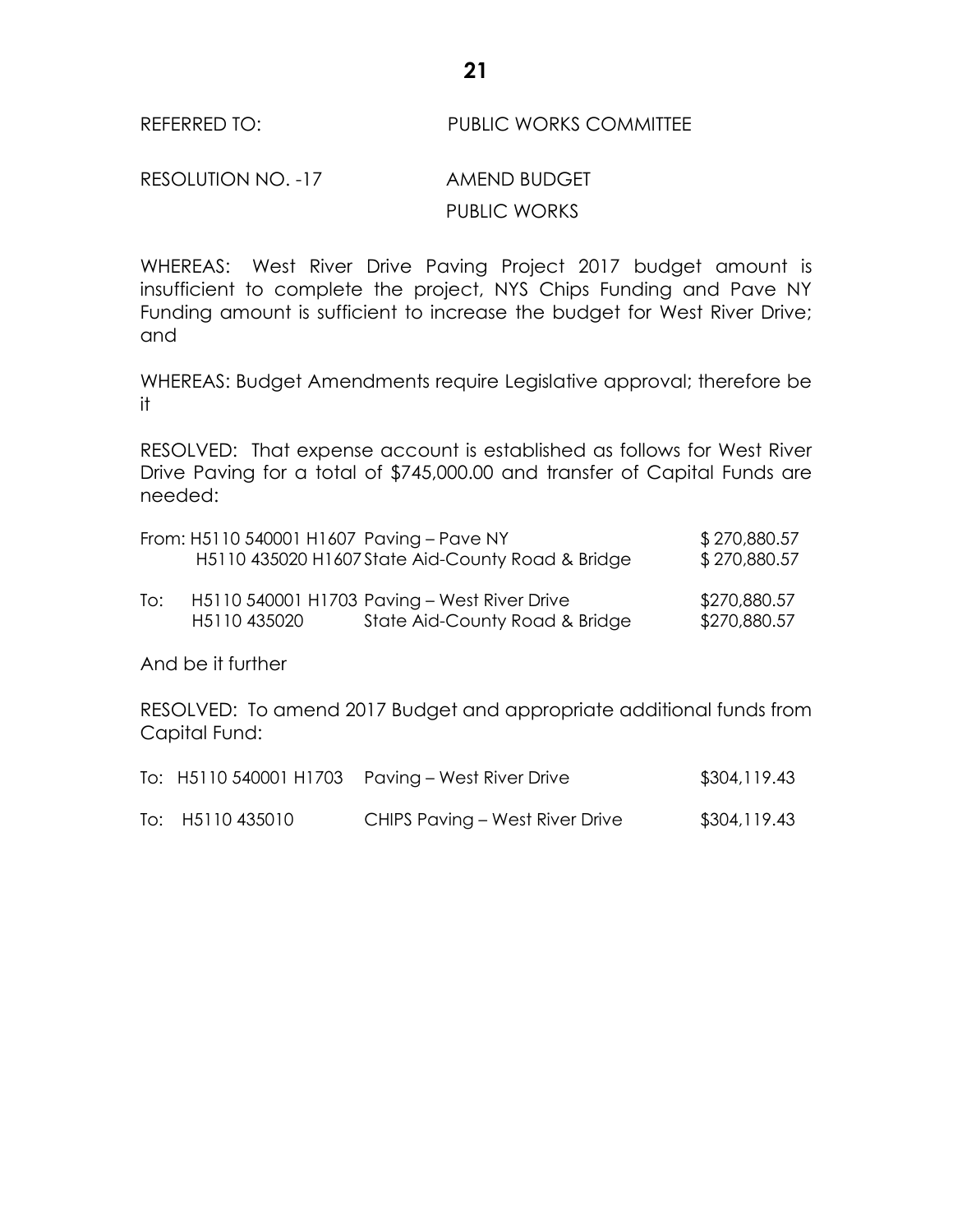REFERRED TO: PUBLIC WORKS COMMITTEE

RESOLUTION NO. -17 AUTHORIZING THE IMPLEMENTATION AND FUNDING IN THE FIRST INSTANCE 100% OF THE FEDERAL AID AND STATE -AID ELIGIBLE COSTS OF A TRANSPORTATION FEDERAL-AID PROJECT AND APPROPRIATING FUNDS

WHEREAS: Tioga County will Design, let and construct the "project'; and

WHEREAS: A project for the culvert replacement on West River Drive over Walker Creek, Town of Nichols, Tioga County, PIN 9754.52 (the Project) is eligible for funding under Title 23 U.S. Code, as amended that calls for the apportionment of the costs of such program to be borne at the ratio of 0% Federal Funds and 100% non-Federal Funds; and

WHEREAS: The County of Tioga desires to advance the Project by making a commitment of 100% of the Federal and non-Federal share of the costs of the Construction and Construction Supervision and Inspection work; now therefore

The Tioga County Legislature, duly convened does hereby

RESOLVED: That the Tioga County Legislature hereby approves the above-subject project; and it is hereby further

RESOLVED: That the Tioga County Legislature hereby authorized the County of Tioga to pay in the first instance 100% of the Federal and non-Federal share of the cost of the Construction and Construction Supervision and Inspection work for the Project or portions thereof; and it is further

RESOLVED: That the Tioga County Legislature hereby agrees that the County of Tioga shall be responsible for all costs of the project which exceed the amount of the NY Bridge Funding Awarded to the County of Tioga; and be it further

RESOLVED: That the sum of \$225,000 is hereby appropriated from the West River Drive Culvert account H5110 540001 H1709 and made available to cover the costs of participation in the above phases of the Project; and it is further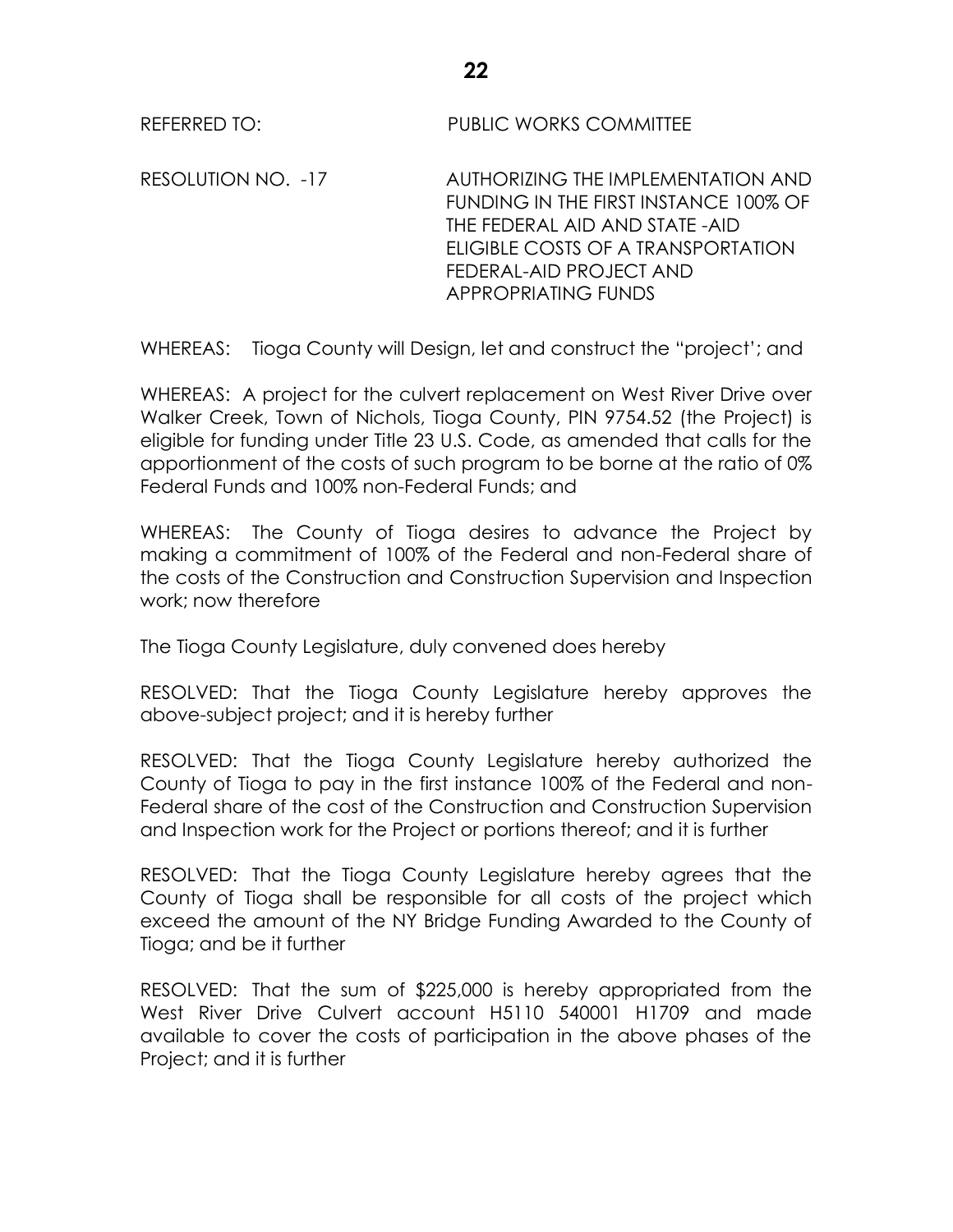RESOLVED: That in the event the full Federal and non-Federal share costs of the project exceeds the amount appropriated above, the Tioga County Legislature shall convene as soon as possible to appropriate said excess amount immediately upon notification by the New York State Department of Transportation thereof, and it is further

RESOLVED: That the County of Tioga hereby agrees that construction of the Project shall begin no later than eighteen (18) months after award and that the project shall be completed within THREE years of commencing construction; and it is further

RESOLVED: That the Chair of the Tioga County Legislature be and is hereby authorized to execute all necessary Agreements, certifications or reimbursement requests for Federal Aid and/or Marchiselli Aid on behalf of the County of Tioga with the New York State Department of Transportation in connection with the advancement or approval of the Project and providing for the administration of the Project and the municipality's first instance funding of project costs and permanent funding of the local share of federal-aid and state-aid eligible Project costs and all Project costs within appropriations therefore that are not so eligible, and it is further

RESOLVED: That a certified copy of this resolution be filed with the New York State Commissioner of Transportation by attaching it to any necessary Agreement in connection with the Project, and it is further

RESOLVED: That this Resolution shall take effect immediately.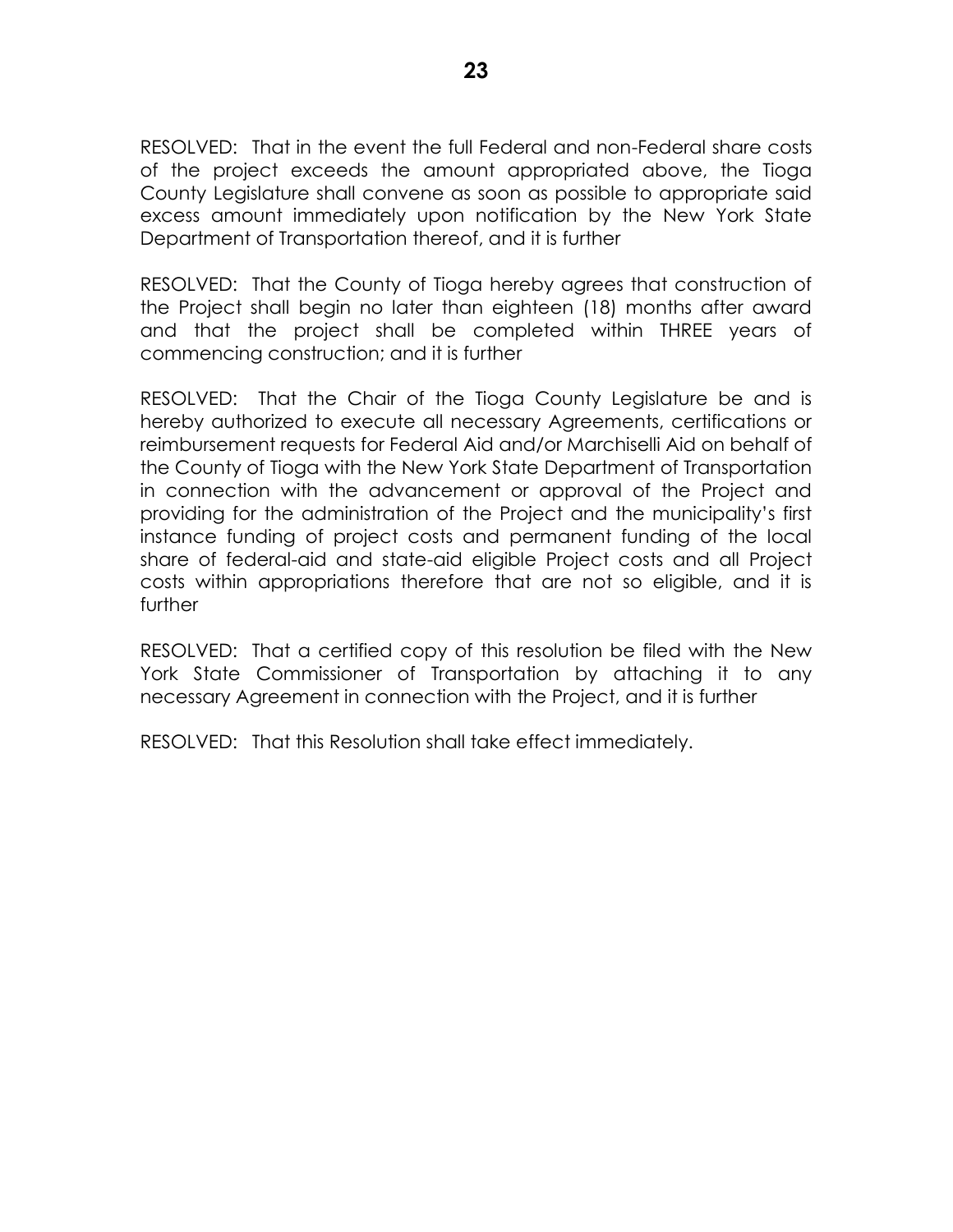REFERRED TO: THIS COMMITTEE

RESOLUTION NO. -17 REAUTHORIZE CONTRACT SUPERIOR GROUP TIOGA EMPLOYMENT CENTER

WHEREAS: Broome & Tioga Counties, in partnership through the Broome/Tioga Workforce Development Board, provides for the delivery of employment and training services under the Workforce Innovation Opportunity Act 2015; and

WHEREAS: The Tioga Employment Center continues to have a need for a Resource Room Clerk to assist individuals in the Employment Center's Resource Room with operation of computers and various computer programs, to instruct clients on how to use NYS Dept of Labor job site, and to assist clients in accessing employment opportunities; and to assist Workforce staff and businesses in maintaining current job listings; and

WHEREAS: Superior Group is able to provide such services for the Tioga Employment Center, from July 1, 2017 to June 30, 2018, and said contract is to be funded entirely by the Workforce Innovation Opportunity Act; and

WHEREAS: The funds necessary for said contract were included in the WIOA PY 2017 Budget under the WIOA Grant; and

WHEREAS: The Supervisor of the Tioga Employment Center is authorized to enter into such contract as indicated; and

WHEREAS: Said contract would provide for compensation at the bill rate of \$12.42 per hour from 7/1/16-12/30/17, and \$13.31 per hour from 12/31/17-6/30/18 at a maximum of 25 hours per week; therefore be it

RESOLVED: That the Tioga County Legislature authorize the Supervisor of Tioga Employment Center to enter into a contract, upon approval by the County Attorney, with Superior Group at the above bill rate(s) effective July 1, 2017 through June 30, 2018.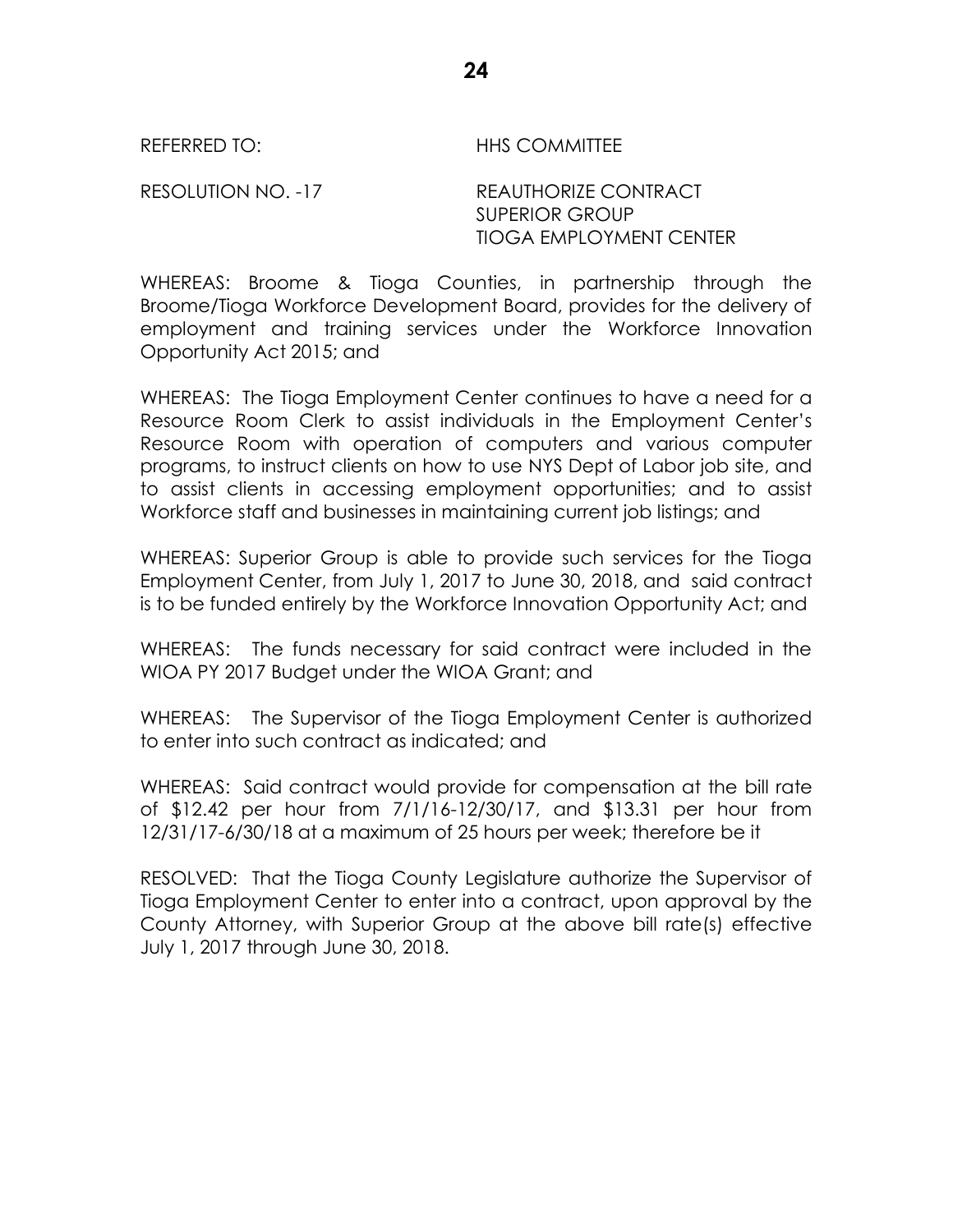REFERRED TO: PERSONNEL COMMITTEE RESOLUTION NO. –17 AMEND COUNTY POLICY 1: NEW POSITIONS, UPGRADINGS, DOWNGRADINGS; TEMPORARY RE-ASSIGNMENT; TEMPORARY HIRE; TEMPORARY APPOINTMENT; LEAVE TIME; LEAVES OF ABSENCE; ADDITIONAL LEAVE CRITERIA; FILLING VACANCIES; RECLASSIFICATIONS

WHEREAS: County Policy 1, Section V.B requires Department Heads to notify the Legislative Chair and their standing committee of a leave of one week or more; and

WHEREAS: The Legislature would like to clarify and expand upon said requirement; therefore be it

RESOLVED: That County Policy 1, Section V.B shall be amended to read as follows:

The Department Head notifies the standing committee Chair and Chair of the Legislature in writing at least ten (10) working days in advance if will be absent for five (5) work days or more. Department Head shall also notify the same when a work conference or another work activity takes them away from the office for three (3) consecutive days or more. The Legislative Chair and Committee Chair shall be notified by the Department Head of who is in charge of the department in the absence of the Department Head. The Department Head and second in command (as designated by the Department Head) shall not be away from the office at the same time for more than three (3) work days without advance authorization from the Chair of the Legislature and Committee Chair; it is the Department Head's responsibility to submit such request in writing; and be it further

RESOLVED: That the remainder of Policy 1 is unchanged.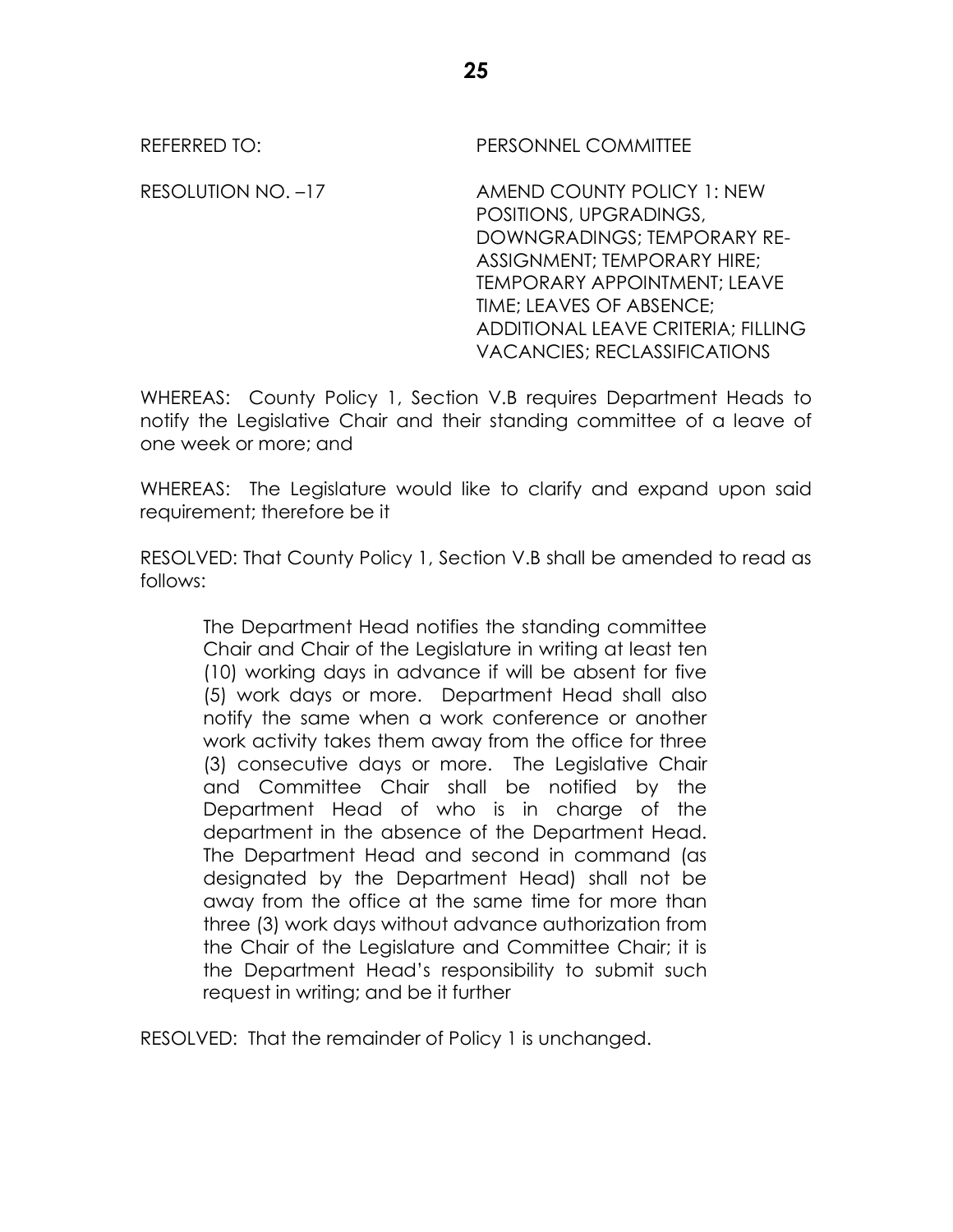WHEREAS: County Policy 20, Section II: Utilization requires that Department Heads advise the Legislative Office ten (10) days in advance of using five (5) or more days of vacation, plus other requirements; and

WHEREAS: The Legislature would like to clarify and expand upon said requirements; therefore be it

RESOLVED: That County Policy 20, Section II: Utilization shall be amended to read as follows:

> 1. Department Heads shall notify the Chair of the Legislature and Standing Committee Chair a minimum of ten (10) days in advance of their intent to use vacation time, per County Policy 1, Section V.B; this notification shall be in writing, for which email is acceptable.

> The Department Head and second in command (as designated by the Department Head) shall not be on vacation at the same time for more than three (3) work days without advance authorization from the Chair of the Legislature and Standing Committee Chair. It is the Department Head's responsibility to submit such request in writing.

> Any vacation leaves in excess of ten (10) work days require prior approval of the Legislative Chair.

> 2. All Other Non-Union Employees must file a written request for vacation a minimum of ten (10) working days in advance of the requested leave with the Department Head for all leaves over five (5) days in length. Leave of less than five (5) days duration may be granted within 24 hours' notice. Exceptions to this may be granted by the Department Head, however all requests for vacation leave must be approved by the Department Head.

RESOLVED: That the remainder of Policy 20 is unchanged.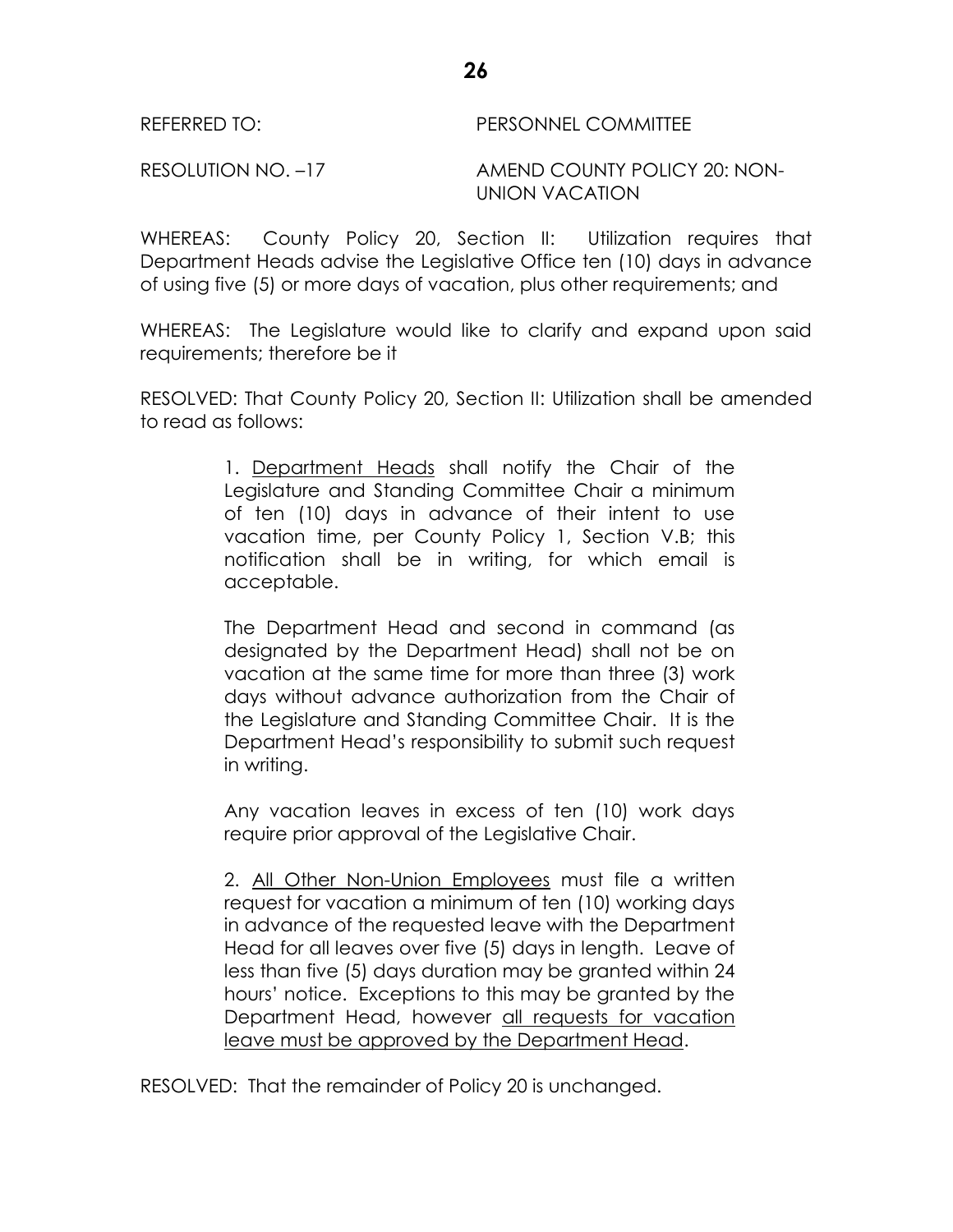## REFERRED TO: LEGAL/FINANCE

#### RESOLUTION NO. -17 ADOPT POLICY 60 ACTIVE SHOOTER/LOCKDOWN

WHEREAS: Incidents of active shootings in schools, businesses and public areas have become increasingly more common and have resulted in the death and injury of innocent people; and

WHEREAS: Tioga County is committed to bringing awareness to employees of this potential hazard and provide guidelines for dealing with these situations with the ultimate goal of protecting life and mitigating injuries; now therefore be it

RESOLVED: That Policy 60 Active Shooter/Lockdown is hereby adopted by the Tioga County Legislature.

POLICY 60

Active Shooter/Lockdown Policy

#### **I PURPOSE**/**SCOPE**

- A. Incidents of active shootings in schools, businesses and public areas have become increasingly more common and have resulted in the death and injury of innocent people. It is the purpose of this policy to bring awareness to personnel of this potential and provide guidelines for dealing with these situations with the ultimate goal of protecting life and mitigating injuries. These guidelines are for employees to follow in the event of an active shooter situation and/or a subsequent initiation of a "Lockdown", and should not replace good common sense and immediate life safety decisions.
- B. The following is to serve as the procedure document for all County buildings.

## **II POLICY**

It is the policy of Tioga County to provide an emergency response plan to alert County employees and the public that an active shooter appears to be actively engaged in killing or attempting to kill in any County Building or on County grounds.

#### **III DEFINITIONS:**

For purposes of this Policy:

A. Active Shooter (Threat) - is defined as an individual actively engaged in killing or attempting to kill people in a confined and populated area; in most cases, active shooters use firearm(s), but any weapon could be a possibility. There is no pattern or method to their selection of victims.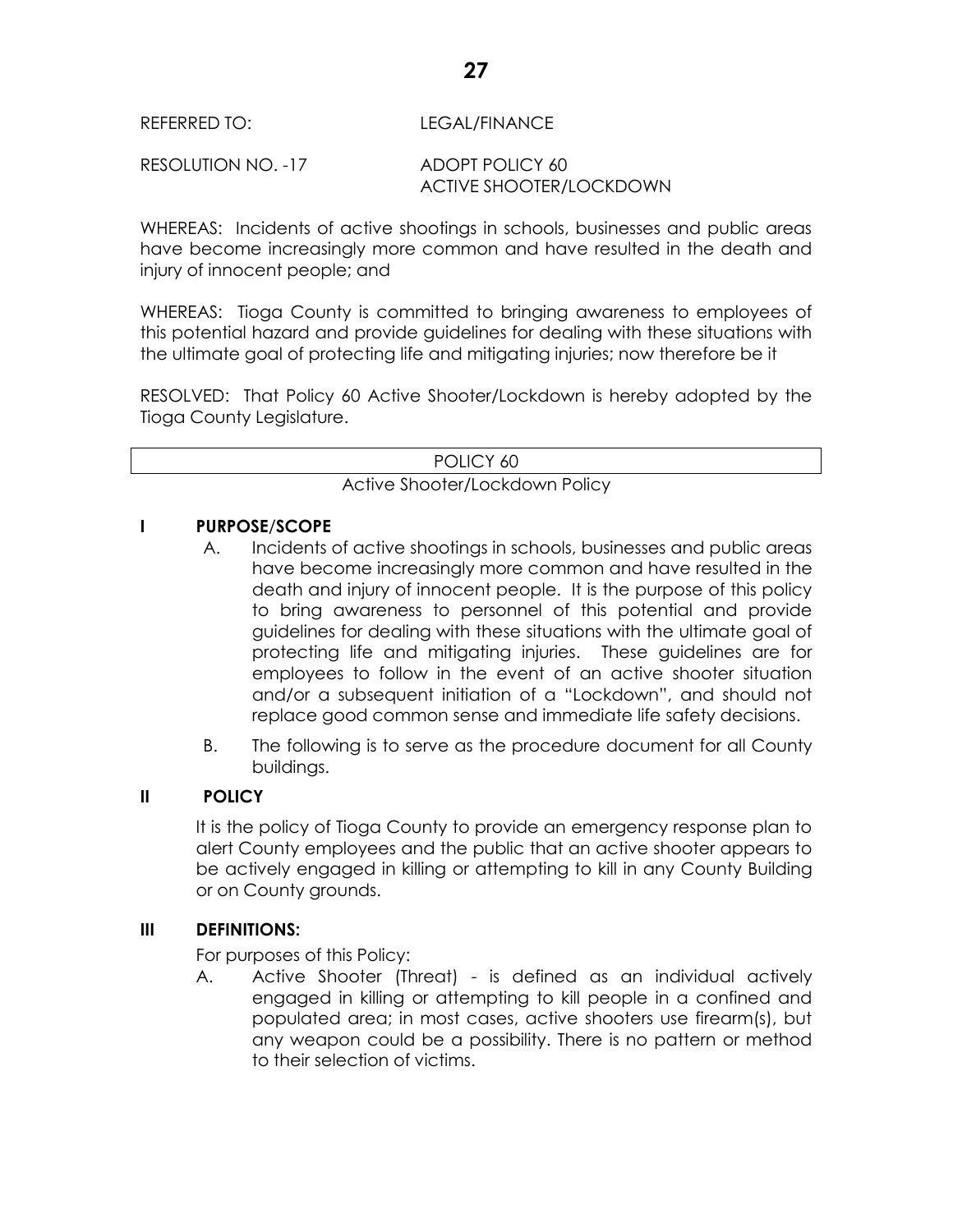B. Lockdown - is a process of alerting staff and visitors in an area or building that a life threatening situation is either on-going or imminent and that evacuation from the area or building may be unsafe and may require other immediate action to be taken.

#### **IV PROCEDURES:**

A. Lockdown alert

Any employee who observes, or is informed that an individual is on the property or in the building with a weapon with the intent to use the weapon to harm others should immediately call 911 and activate the closest panic button or designated emergency notification system. Notification systems may vary by building. Once the alert sounds, all staff and visitors should consider the facility to be in Lockdown and take immediate and appropriate action to insure their safety.

B. Immediate Vicinity Actions

If you are within the immediate vicinity of an active shooter you must take immediate action in an effort to protect yourself. **RUN, HIDE, and or FIGHT.**

- 1. RUN. If there is an immediate and safe way out, then attempt to evacuate. This is your first and best option. Once you feel you're safe, immediately call 911 or attempt to alert law enforcement. Once you are in a safe place, remain there until instructed to do otherwise by law enforcement.
- 2. HIDE. If evacuation is not possible, find a place to hide which provides immediate cover and concealment from the threat.
	- a. Go to the nearest room. Close and lock or barricade the door if possible.
	- b. Keep concealed and quiet and remain still until directed by law enforcement.
- 3. FIGHT. As a last resort and only if you can't run or hide, physically engage the shooter in an effort to incapacitate them or to facilitate your safe evacuation.
	- a. Commit and act with aggression by any means to incapacitate the shooter.
	- b. When you can do so safely, immediately call 911 or attempt to alert law enforcement.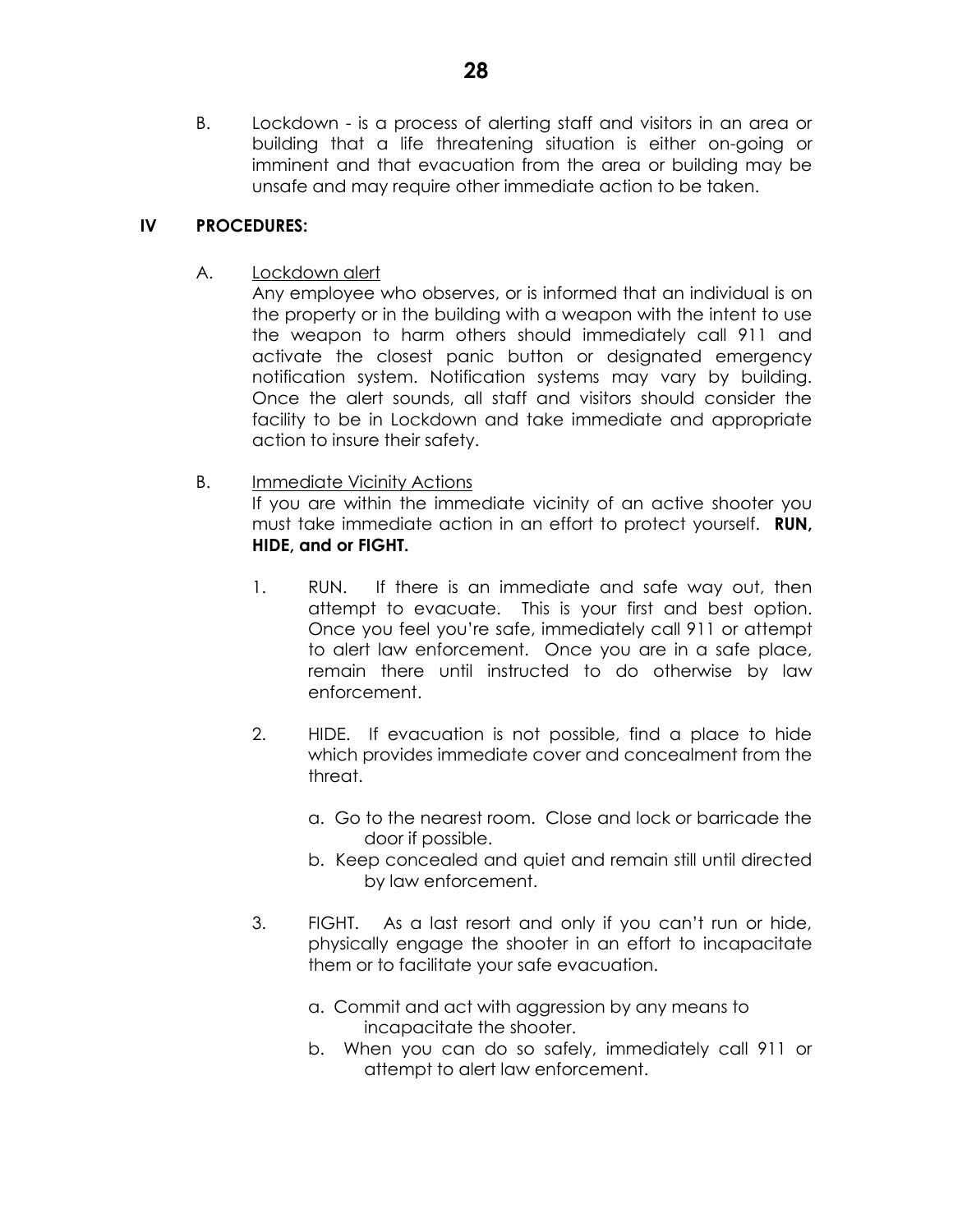C. Nearby Vicinity Actions

If you are within the facility and you become aware of an active shooter situation, either by Lockdown Alert, Panic Alert or other means, you must take immediate action in an effort to protect yourself.

- 1. DO NOT GO NEAR the location of the threat. If you can evacuate the facility quickly and safely then you should attempt to do so.
- 2. If you cannot evacuate quickly or safely, proceed to a safe area. A safe area would be any room where the door can be locked or barricaded. Employees should assist visitors to a safe area, as appropriate.
- 3. Lock all the doors and turn off the lights. If the door does not have a lock, then attempt to barricade the door.
- 4. If at all possible, position yourself away from all doors and windows, and lie on the floor. Try to remain quiet and out of possible view of the threat.
- 5. If a fire alarm should sound during a Lockdown, ignore the alarm unless you see fire or smell smoke. This could be a false alarm used by the threat to draw people out of the safe areas and into danger.
- 6. If the threat enters into or near your safe area, try to remain calm. Dial 911, if possible, and alert law enforcement to the location. If you can't speak, leave the phone line open so the emergency dispatcher can listen to what's taking place.
- 7. When the threat departs you're safe area, you should consider moving immediately to a safer place away from the threat. Do not touch any objects left behind by the threat.
- 8. No matter what the circumstances, if you decide to flee during an "active shooter" situation, make sure you have an escape route and plan in mind. Move quickly and quietly.
- D. Active Shooter Outside of the Facility

Any employee who observes, or is informed that an individual is outside of the facility with a weapon with intent to use the weapon to harm others should immediately call 911 and activate the closest panic button. Once the panic alert sounds, all staff and visitors should consider the facility to be in Lockdown and take immediate and appropriate action to insure their safety.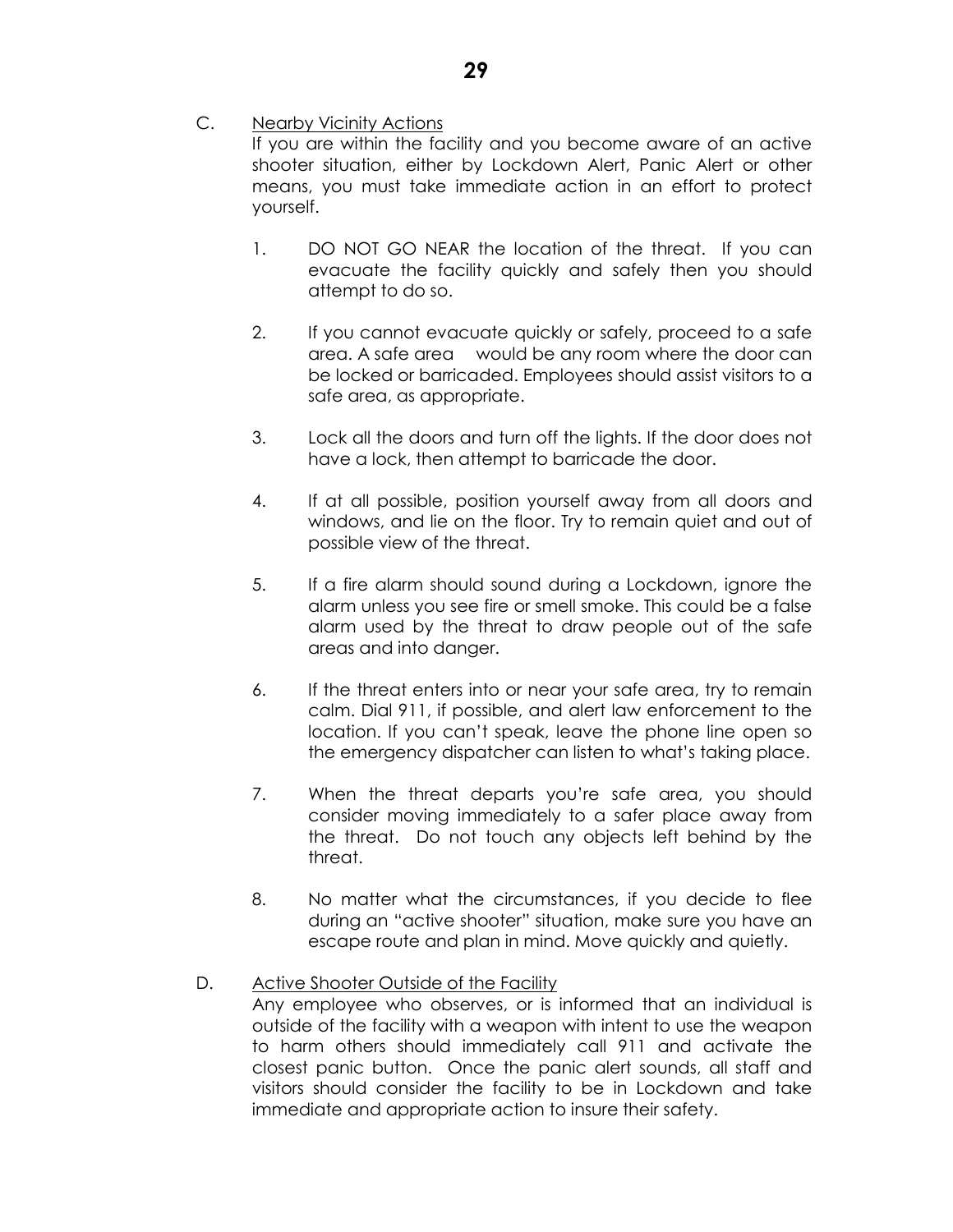- 1. Immediately call 911.
- 2. If a security detail is not on-site, attempt to safely secure all entrance doors.
- 3. DO NOT evacuate the building. Stay away from all windows and find a safe area that provides cover and concealment.
- 4. If you can do so safely, remain in place, out of view from the threat, until instructed to do otherwise by law enforcement personnel.

#### E. Law Enforcement Response Expectations Responding law enforcement officers will immediately attempt to engage and incapacitate the threat. Their response will be dynamic and aggressive. Employees should be mindful of the following:

- 1. Officers may appear in uniform or in plain clothes and will have their weapons drawn.
- 2. Officers may aggressively confront any evacuating individual, until they are convinced that the individual is not a threat.
- 3. When approached by law enforcement, keep your hands visible, and follow their commands.
- 4. Until the threat is incapacitated, law enforcement officers may not render first aid to injured individuals. Medical first responders may only enter and provide aid when the facility has been secured by law enforcement.
- 5. If you hear or see that law enforcement is in or near your safe area, stay where you are and do not open the door. Law Enforcement will remove you when it's safe to do so. If you are removed at the direction of law enforcement, approach the officer with your hands empty, palms forward – this will show that you are no threat to law enforcement.
- 6. Once the threat has been removed, law enforcement will immediately secure the facility as a crime scene and will have entire authority over all personnel within or near the scene.
- 7. Employees should not handle any items within or near the scene unless authorized by law enforcement personnel.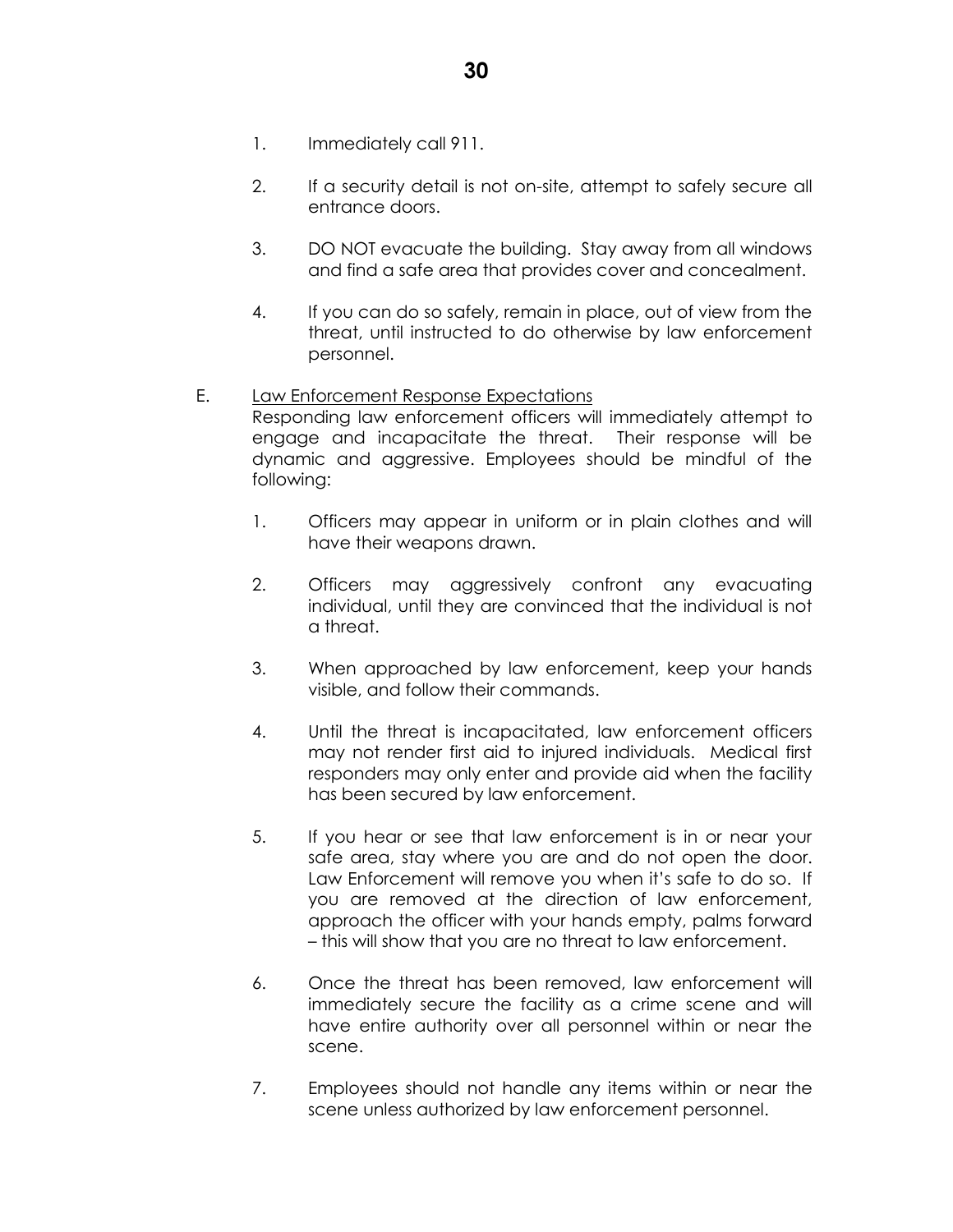- F. Post Event Staging and Accountability At the conclusion of a Lockdown or an active shooter incident Law Enforcement and first responders may be rendering aid to the injured and initiating a criminal investigation.
	- 1. Law Enforcement will have full authority of all personnel and visitors within the facility or on the property. Personnel and visitors may be directed to relocate to another area for investigative interview or debriefing. Personnel should not leave the area until directed by law enforcement.
	- 2. Employees should not speak to media which might be present unless authorized to do so by law enforcement.
	- 3. Employees should not remove or handle any item at the scene unless authorized by law enforcement.
	- 4. Employees who were able to evacuate the facility and left the immediate area during the incident will attempt to contact law enforcement to disclose their location. Disclosing the location of evacuated personnel from the facility will provide for accountability of personnel, as well as facilitating the subsequent criminal investigation.

#### **V. TRAINING**

Training shall be conducted for all employees, with the objective of bringing awareness of the potential for an active shooter event, and best practices in preparedness and employee action in these types of events.

#### **VI. REVIEW**

A review of this policy and training materials shall be conducted each year to insure that they are current with best practices.

#### **VII. BUILDINGS**

- A. Ronald E. Dougherty County Office Building 56 Main Street Owego, NY 13827
- B. Public Safety Building 103 Corporate Drive Owego, NY 13827
- C. Health & Human Services Building 1062 State Route 38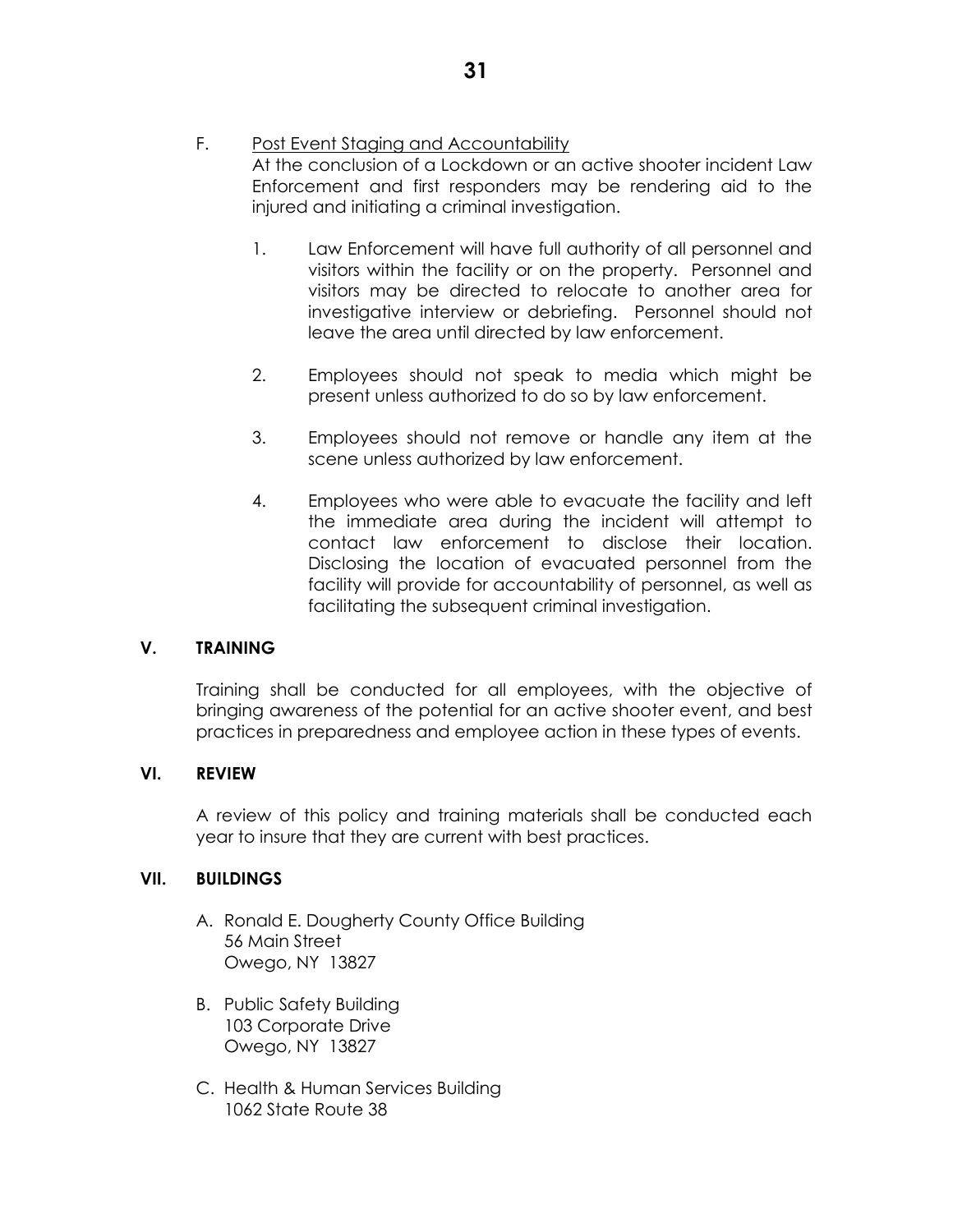Owego, NY 13827

- D. County Courthouse Park Street Owego, NY 13827
- E. Court Annex Building 20 Court Street Owego, NY 13827
- F. County Clerk's Building 16 Court Street Owego, NY 13827
- G. Public Works Highway Garage State Route 96, P. O. Box 291 Owego, NY 13827
- H. Public Works Buildings & Grounds Building 68 Temple Street Owego, NY 13827
- I. Mental Hygiene Waverly Office 80 William Donnelly Parkway Waverly, NY 14892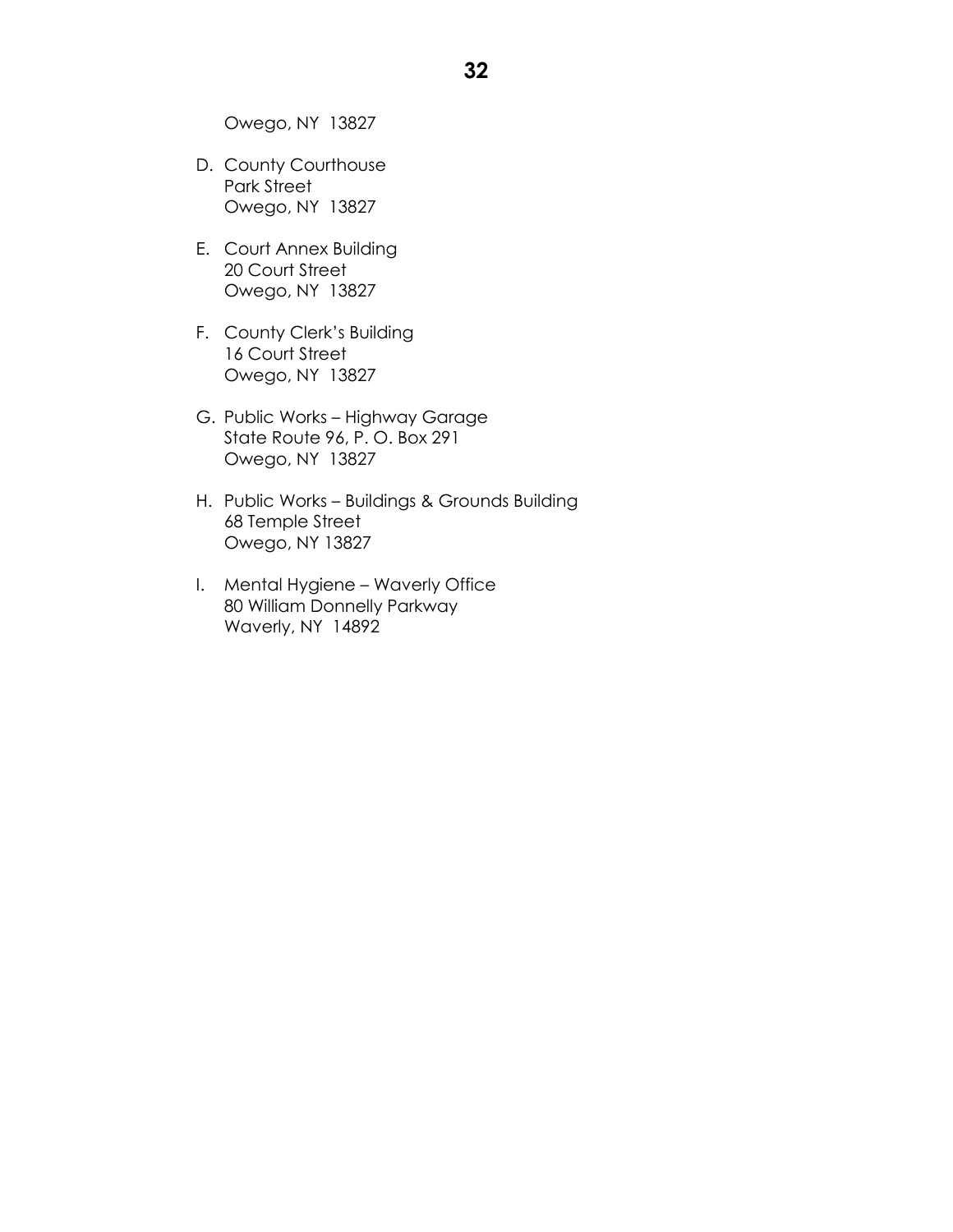RESOLUTION NO. –17 ADOPT LOCAL LAW NO. 1 OF 2017

WHEREAS: A public hearing was held on May 4, 2017, following due notice thereof to consider the adoption of Local Law Introductory No. A of the Year 2017 A Local Law A Local Law establishing the salary for the Office of County Treasurer for the four year term of office commencing January 1, 2018 and continuing through and including December 31, 2021.

WHEREAS: It is in the best interests of the residents of Tioga County to adopt such Local Law which will Local Law No. 1 of 2017; therefore be it

RESOLVED: That the following Local Law be and hereby is adopted;

County of Tioga

Local Law No. 1 of the Year 2017.

A Local Law establishing the salary for the Office of County Treasurer for the four year term of office commencing January 1, 2018 and continuing through and including December 31, 2021.

Be It Enacted by the Legislature of the County of Tioga as follows:

SECTION 1: PURPOSE

As set forth at Local Law No. 3 of 2003, the annual salary for the elected public office of County Treasurer shall not be increased during a term of office.

Accordingly, it is the purpose and intent of this Local Law to establish the salary for Office of County Treasurer for the four-year term of office commencing January 1, 2018 and continuing through and including December 31, 2021.

## SECTION 2: ANNUAL SALARY

- A) The annual salary for the Office of County Treasurer for the term of office beginning January 1, 2018 and continuing through and including December 31, 2021 is hereby established as follows:
	- 1. County Treasurer \$68,000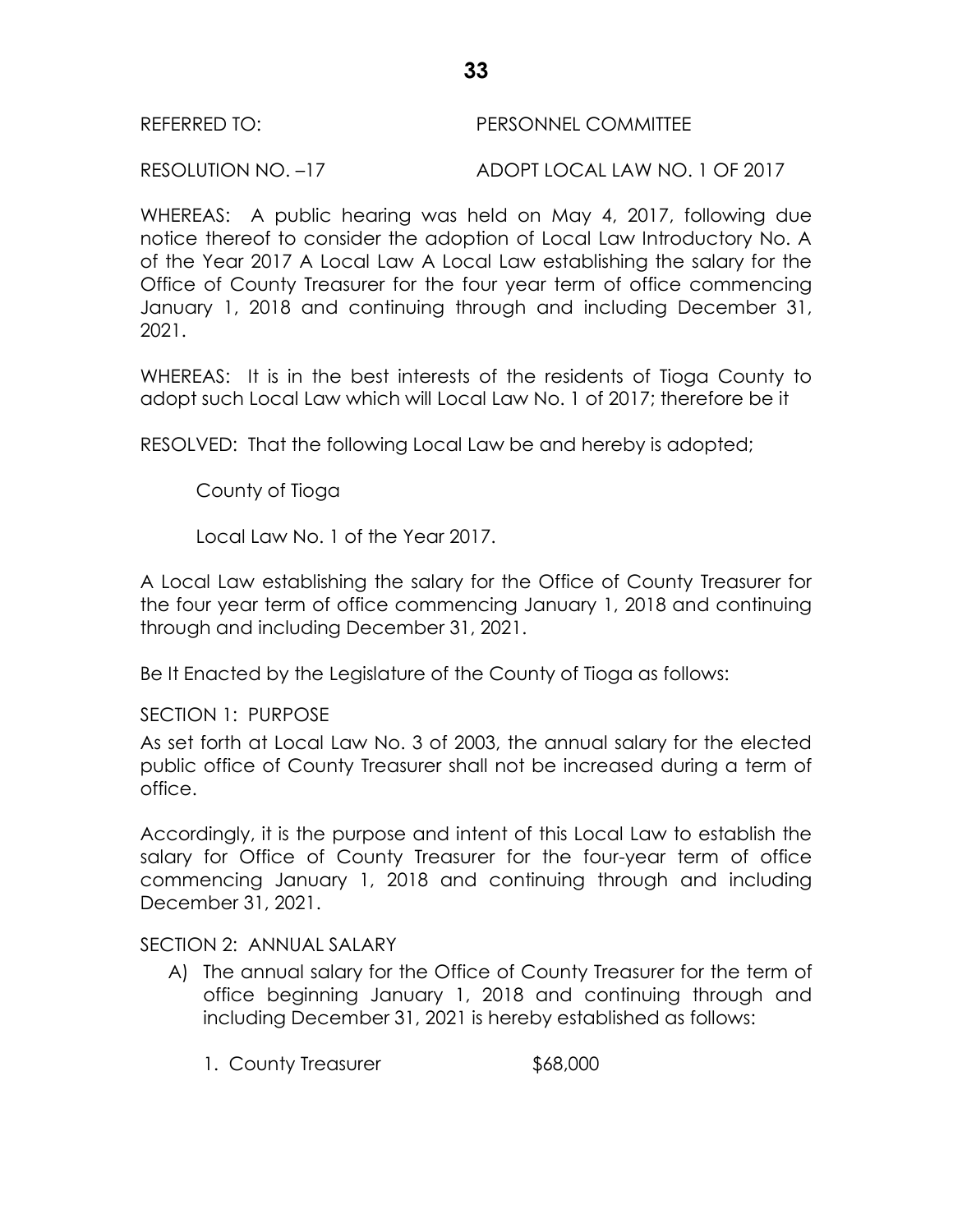#### SECTION 3: SEVERABILITY

If any clause, sentence, phrase, paragraph, subdivision, section, rule or part of this ordinance shall be adjudged by any Court or Agency of competent jurisdiction to be invalid, such judgment shall not affect, impair, or invalidate the remainder thereof, but shall be confined in its operation to the clause, sentence, phrase, paragraph, subdivision, section, rule or part thereof directly involved in the controversy in which such judgment shall have been rendered.

## SECTION 4: EFFECTIVE DATE

This Local law shall take effect January 1, 2018.

And be it further

RESOLVED: That the Clerk of the Legislature be and hereby is directed, pursuant to Local Law No. 4 of 1992, to cause to be published in the official newspapers of the County of Tioga a synopsis of such Local Law, such synopsis to be within ten days after adoption of the Local Law; and be it further

RESOLVED: That the Clerk of the Legislature be and hereby is directed within five days after adoption of such Local Law to cause the Local Law to be filed as required by the Municipal Home Rule Law Section 27.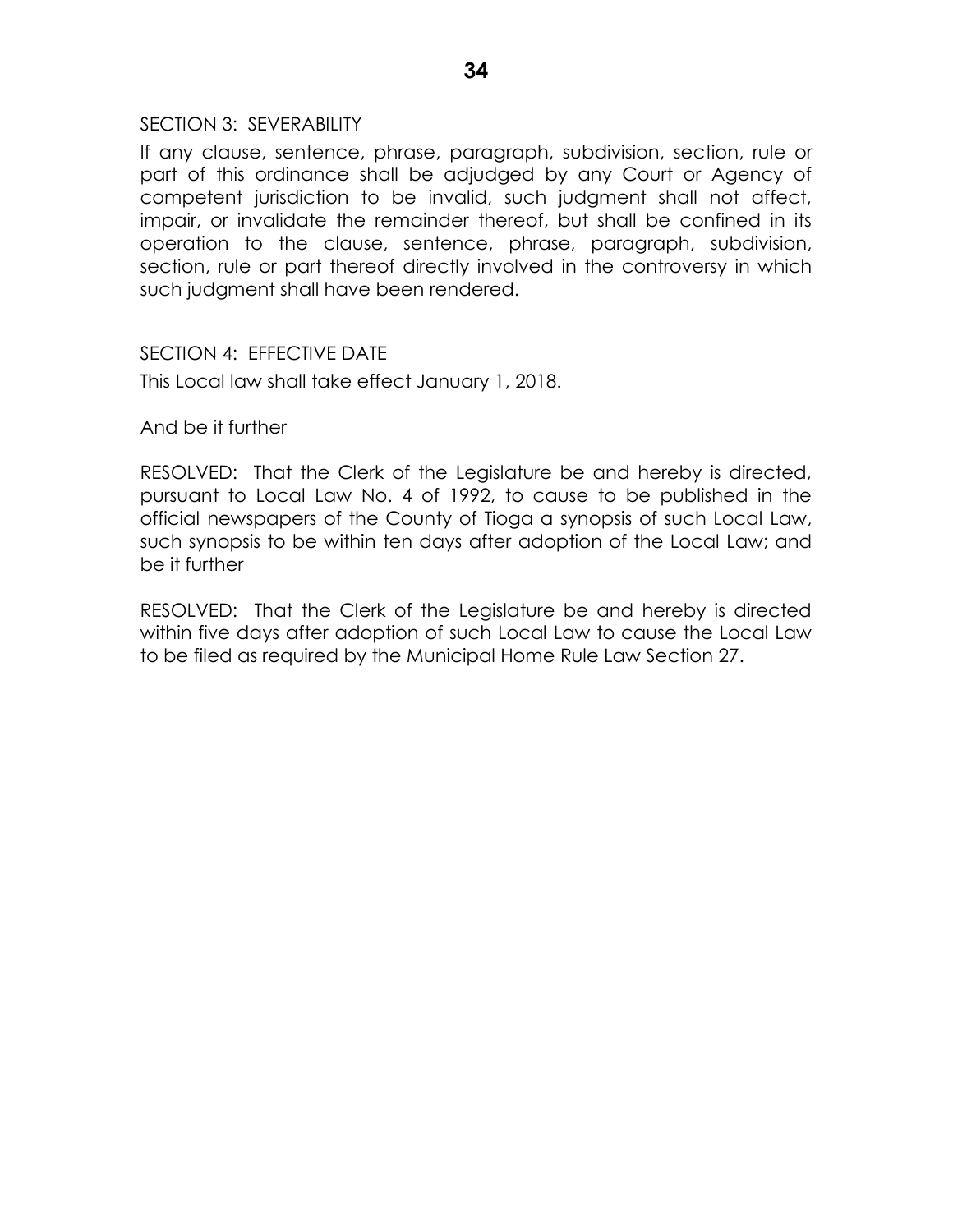| <b>REFERRED TO:</b>       | <b>HEALTH &amp; HUMAN SERVICES</b><br><b>COMMITTEE</b><br>PERSONNEL COMMITTEE                                                                  |
|---------------------------|------------------------------------------------------------------------------------------------------------------------------------------------|
| <b>RESOLUTION NO. -17</b> | ABOLISH ONE (1) VACANT<br>FULL-TIME OFFICE SPECIALIST I:<br>AND CREATE ONE (1) FULL-TIME<br>PUBLIC HEALTH EDUCATOR<br>PUBLIC HEALTH DEPARTMENT |

WHEREAS: Legislative approval is required to abolish and create any position within Tioga County; and

WHEREAS: An Office Specialist I position (CSEA SG III, \$24,507–\$25,207) has been vacant within the Public Health Department since March 17, 2017; and

WHEREAS: The Public Health Director has determined that said vacancy would be better utilized within the agency if classified as a Public Health Educator; therefore be it

RESOLVED: That one (1) vacant full-time Office Specialist I position shall be abolished and one (1) full-time Public Health Educator position (CSEA SG XI, \$40,790-\$41,490) shall be created effective May 10, 2017.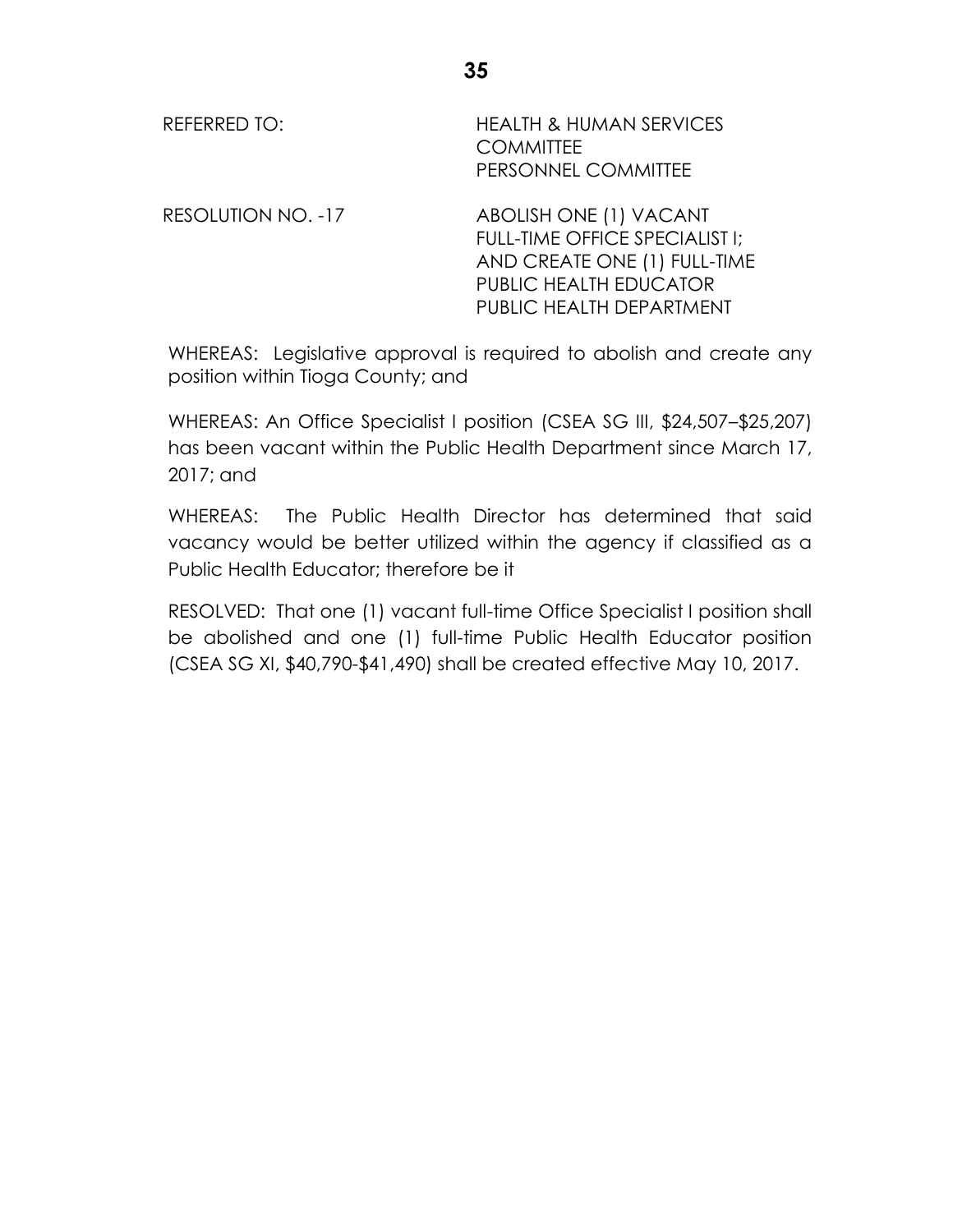| REFERRED TO:              | <b>HEALTH &amp; HUMAN SERVICES</b><br><b>COMMITTEE</b><br>PERSONNEL COMMITTEE                                                                                          |
|---------------------------|------------------------------------------------------------------------------------------------------------------------------------------------------------------------|
| <b>RESOLUTION NO. -17</b> | ABOLISH ONE (1) VACANT<br><b>FULL-TIME COMMUNITY HEALTH</b><br>NURSE; AND CREATE ONE (1)<br><b>FULL-TIME PUBLIC HEALTH</b><br><b>NURSE</b><br>PUBLIC HEALTH DEPARTMENT |

WHEREAS: Legislative approval is required to abolish and create any position within Tioga County; and

WHEREAS: A Community Health Nurse position (CSEA SG XV, \$51,172– \$51,872) has been vacant within the Public Health Department since February 17, 2017; and

WHEREAS: The Public Health Director has determined that said vacancy would be better utilized within the agency if classified as a Public Health Nurse; therefore be it

RESOLVED: That one (1) vacant full-time Community Health Nurse position shall be abolished and one (1) full-time Public Health Nurse position (CSEA SG XV, \$51,172-\$51,872) shall be created effective May 10, 2017.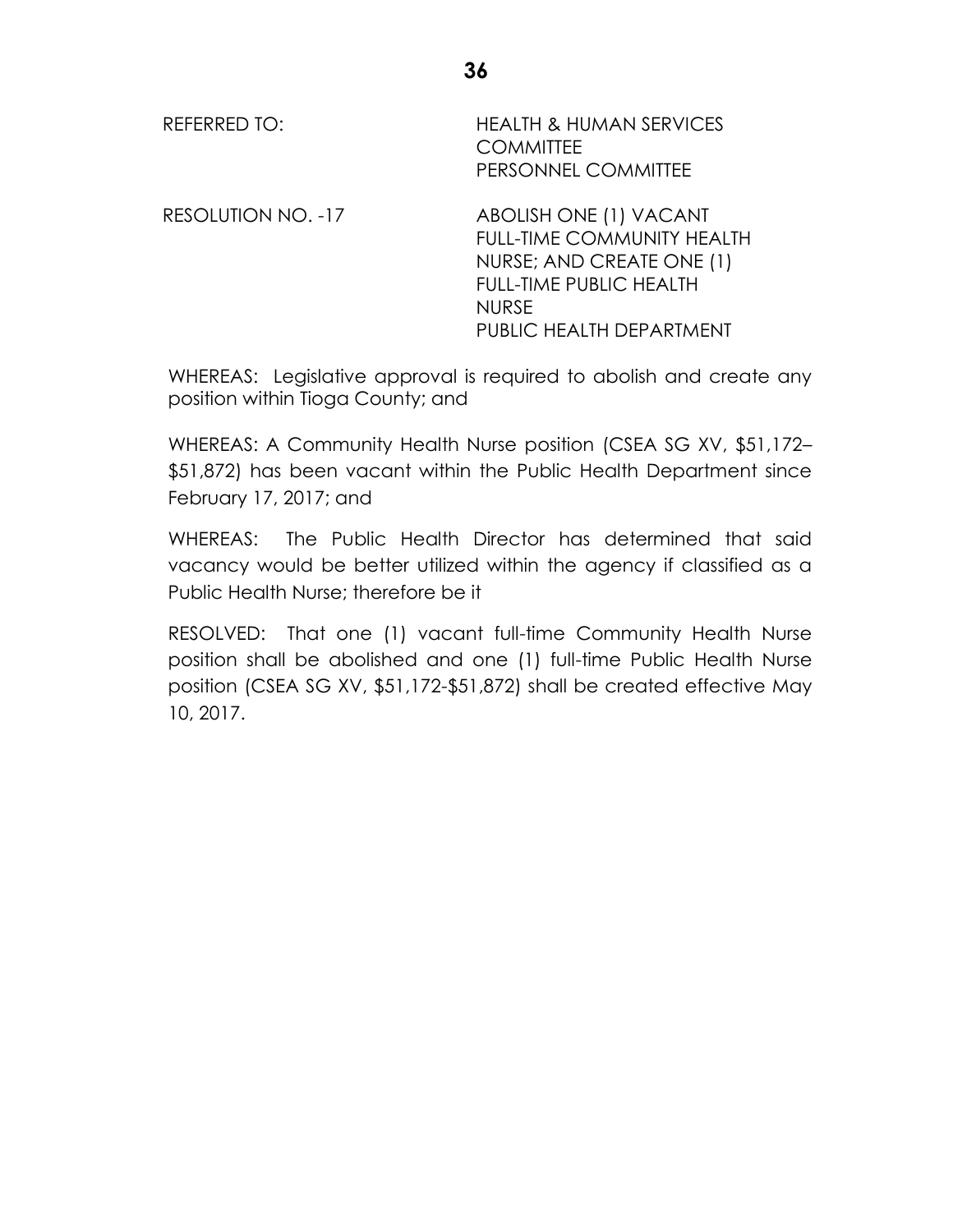RESOLUTION NO. -17 AUTHORIZE APPOINTMENT OF VOTING MACHINE TECHNICIAN BOARD OF ELECTIONS

WHEREAS: Legislative approval is required for any appointment to a non-union position within Tioga County; and

WHEREAS: A part-time Voting Machine Technician position became vacant on April 18, 2017; and

WHEREAS: The Democratic Commissioner of the Board of Elections received authorization to backfill said vacancy; therefore be it

RESOLVED: That Emily Price is appointed to the title of Voting Machine Technician retroactive to May 1, 2017 at the established non-union rate of \$16.52 per hour.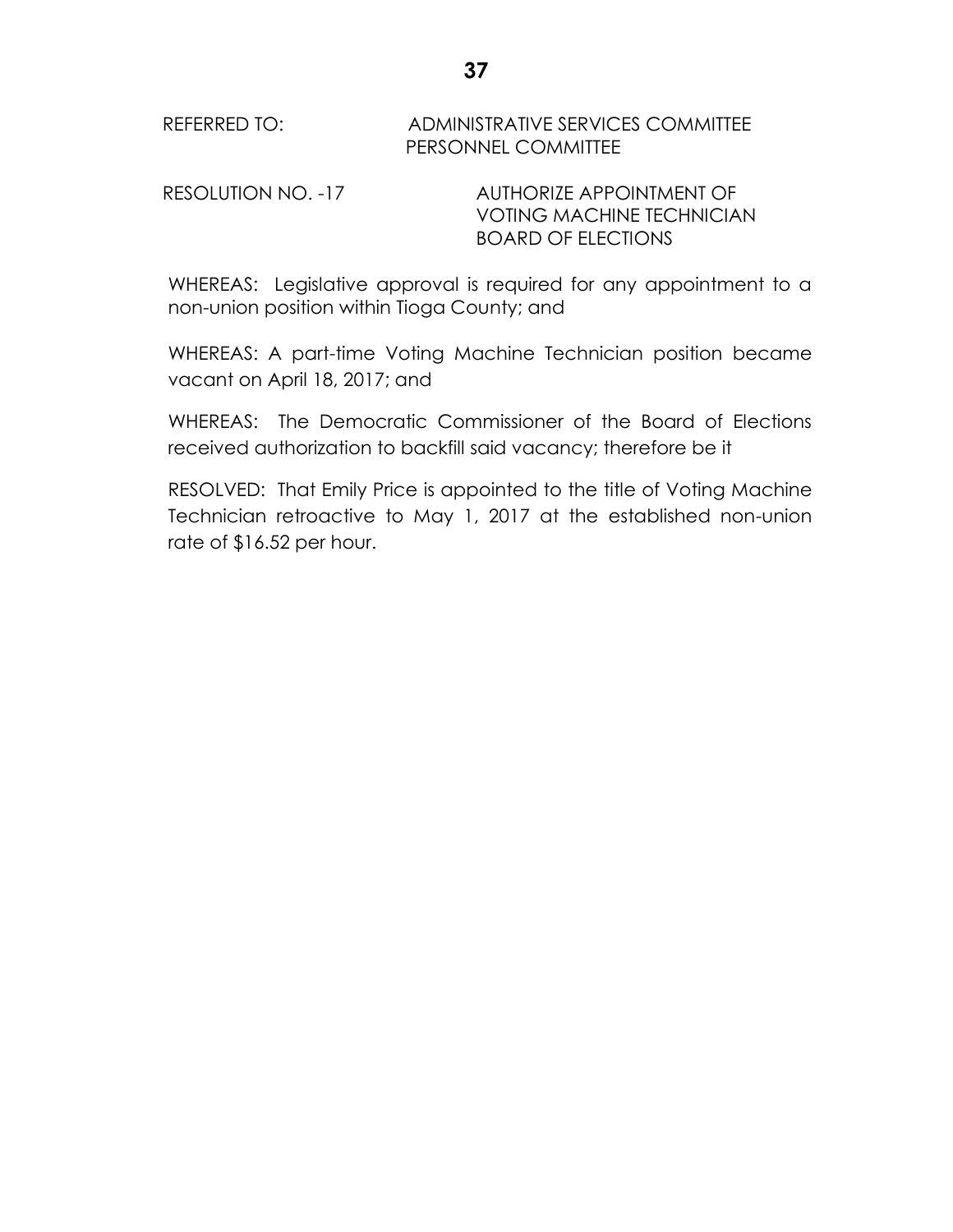## RESOLUTION NO. -17 CREATE AND FILL TEMPORARY, FULL-TIME CLERK (SEASONAL) POSITION PERSONNEL OFFICE

WHEREAS: Legislative approval is required for the creation of any new positions within Tioga County; and

WHEREAS: The Tioga Personnel Department has a need to hire a temporary, full-time Clerk to work during the summer season to provide clerical support within the department for a specialized project; and

WHEREAS: The Personnel Officer has appropriately budgeted for said position according to resolution 280-16; and

WHEREAS: Following recruitment, a qualified candidate has been identified; therefore be it

RESOLVED: That the Personnel Officer is hereby authorized to create one (1) temporary, full-time position of Clerk (Seasonal) at the 2017 established rate of \$11.39/hour; and be it further

RESOLVED: That Addison O'Rourke shall be hired to fill said position effective May 15, through August 15, 2017.